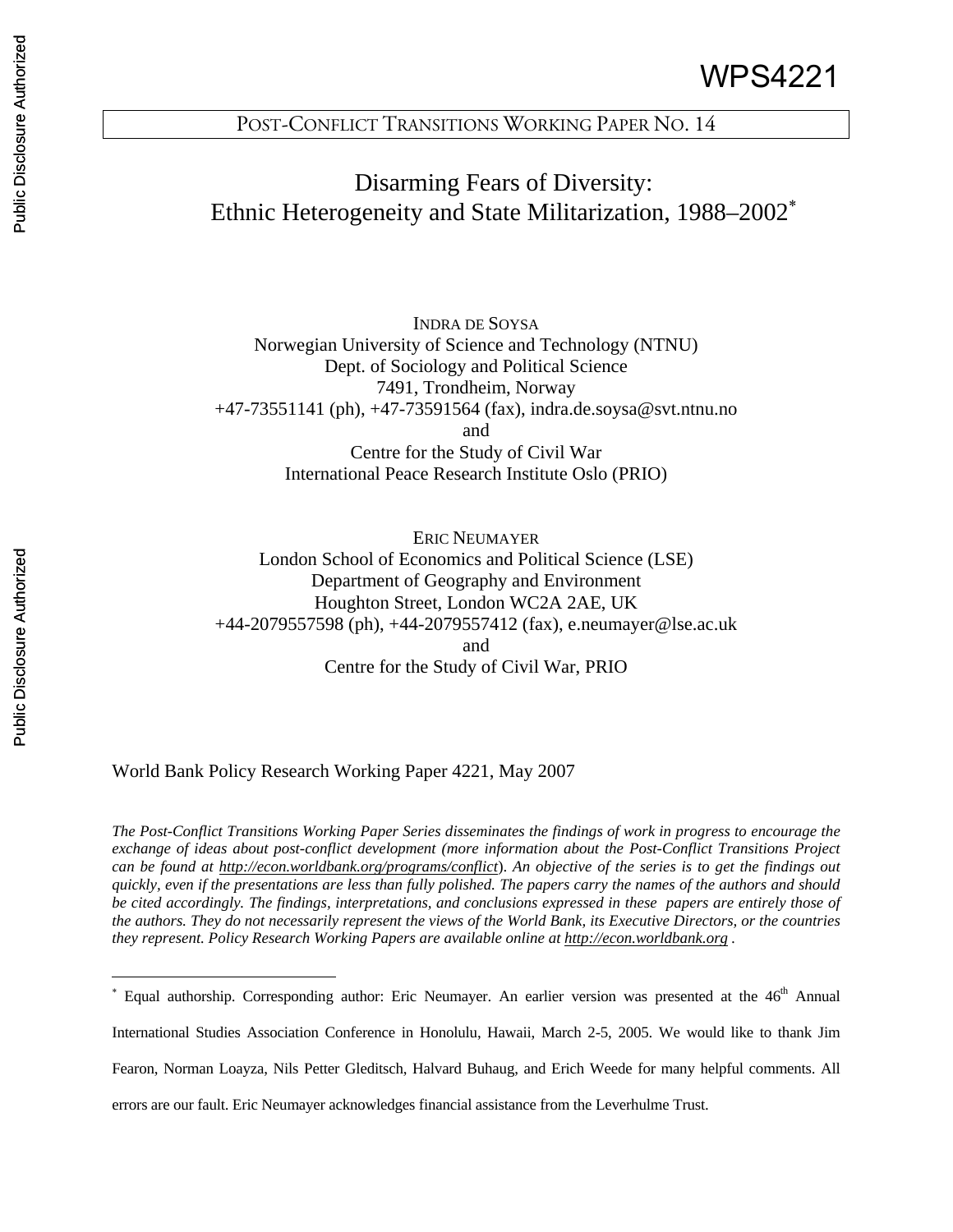## Disarming Fears of Diversity: Ethnic Heterogeneity and State Militarization, 1988–2002

We address the question of state militarization under conditions of ethnic and other diversity. 'Primordialist' claims about ancient hatreds, fear, and insecurity in such societies would lead one to expect that fractionalization, polarization and ethno-nationalist exclusion would prompt governments to militarize heavily. However, contrary to such expectations, we find that higher levels of ethnic diversity predict *lower* levels of militarization, whereas higher polarization and ethno-nationalist exclusion trigger neither lower nor higher levels of militarization. If fractionalization lowers the hazard of civil war, as many find, then it does not happen via a "garrison state" effect. We discuss two potential explanations for our findings, one drawing from the empirical conflict literature, the other stemming from economists' study of public goods provision under conditions of diversity. We argue that our findings are best seen as consistent with and complementary to the empirical literature on conflict onset and duration.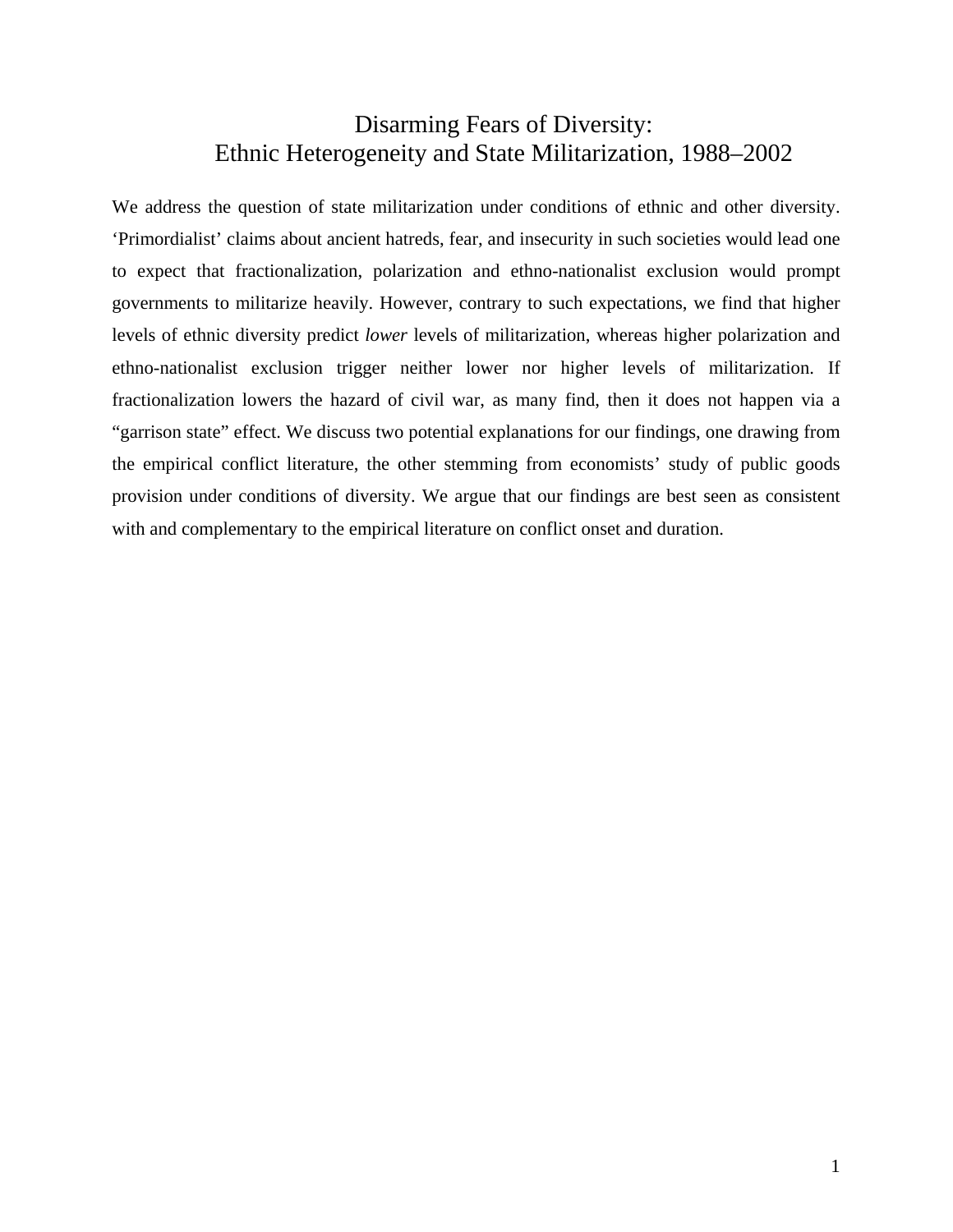The nature of many of the armed conflicts following the end of the Cold War refocused attention on the consequences of ethnicity, religion, and other forms of cultural heterogeneity<sup>1</sup> on social outcomes (Alesina et al. 2003; Collier 2001a; Ellingsen 2000; Fearon and Laitin 2003; Fox 2004; Gurr 1993; Harrison and Huntington 2000; Horowitz 1998; Ramet 2004; Reynal-Querol 2002; Sambanis 2001; Varshney 2001; Wimmer et al. 2004).<sup>2</sup> The focus on ethnicity and religion surely intensified following the 9/11 terrorist attacks in the US, although the tradition of explaining Third World violence in the years after World War II as ethno-nationalist rebellion under conditions of weak states has deep roots (Drake 1957; Gurr 1970; Huntington 1968). The popular wisdom is that ethnic and, if less so, religious conflict are 'endemic' and 'everywhere on the rise'.<sup>3</sup> Theories built around the concepts of ethnicity, religion and security dilemmas are particularly prominent in the literature (Kaufmann 1996; Petersen 2001; Posen 1993; Snyder and Jervis 1999; Walter and Snyder 1999). Ethnic and religious conflict occurs because groups are unable to coordinate mutual security fears (Woodward 1995), particularly over questions of national integration and exclusionary politics (Cederman and Girardin 2005; Wimmer 1997), leading to relative deprivation and spirals of dissent, repression, and outright violence.

Some theories of ethnic fractionalization and polarization argue that violence may occur because of the ways in which state power is distributed that allow some to access state resources to greater extents than others (Caselli and Coleman 2006). If a majority hogs state power, then it has an incentive to militarize in order to prevent a challenge from other groups. This would lead to cycles of repression, causing security dilemmas (Kaufmann 1996; Posen 1993; Snyder and Jervis 1999). In fact, the idea of an ethnic security dilemma borrows heavily from the international relations literature where states operating in an anarchical international system are driven to seek security, but create insecurity among others in so doing. The concept of an ethnic security dilemma is applied in the situation where states have collapsed and ethnic groups

<sup>&</sup>lt;sup>1</sup> We use the terms heterogeneity, diversity and fractionalization interchangeably.

 $2$  It is reported that one English-language scholarly journal database records 249 articles published since 1990 containing 'ethnic conflict' in the title as opposed to just 23 with 'class conflict' (Gilley 2004: 1155).

 $3$  See Kaplan (1994) for a recent explication of the primordialist argument that suggests ethnic and, more broadly, cultural conflict to be endemic. Huntington's (1993, 1996) hypothesis of a *Clash of Civilizations* provides a related argument. Others report that the incidence of ethnic conflict and inter-communal violence is declining (Gurr 2000).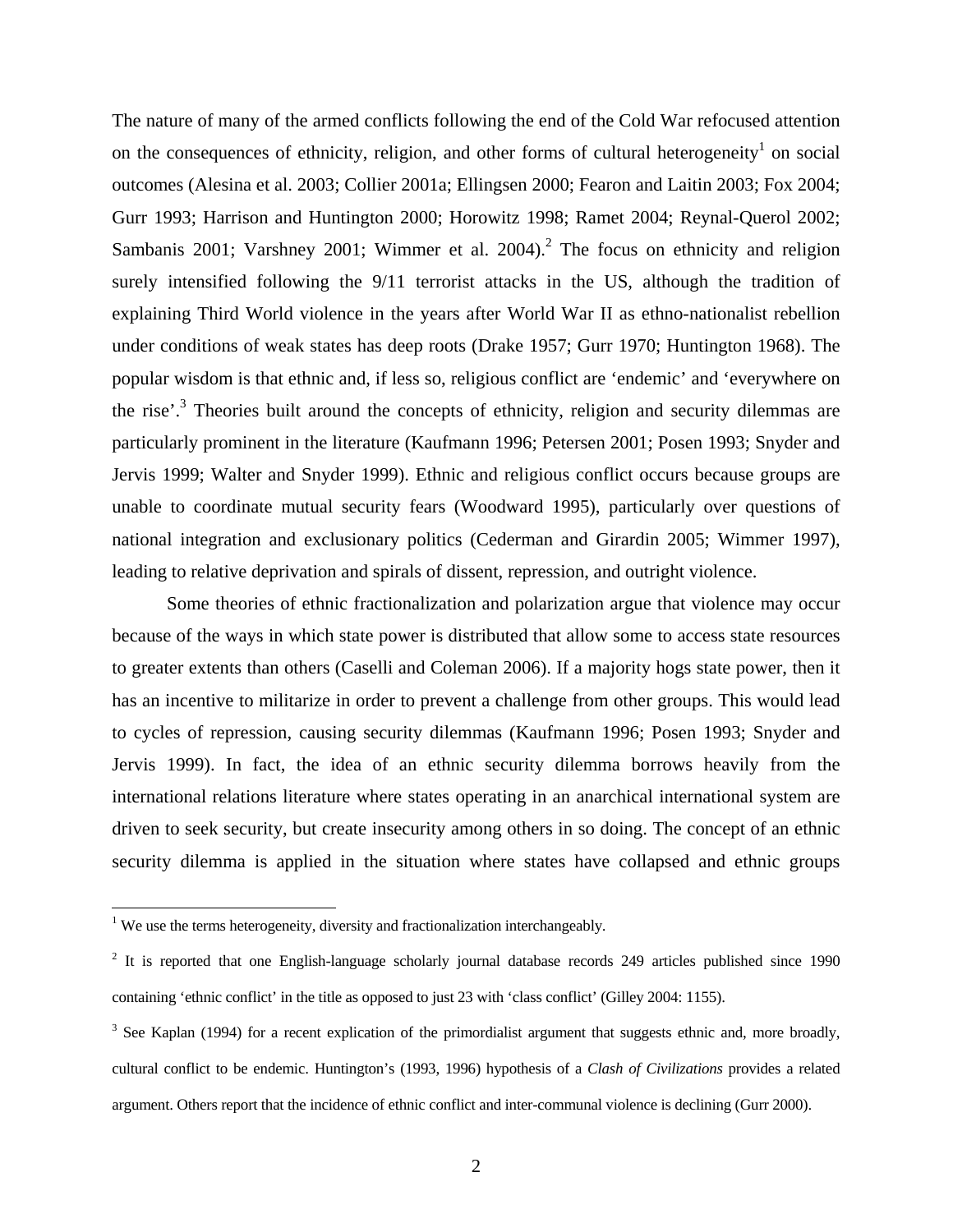apparently go from cooperation to violence because of mutual fears about the intentions of others. However, the reasons for state collapse and the events that drive the security dilemma are artificially separated in this literature (Roe 2000). In any case, it is not just the rhetoric of nationalist leadership that ethnic groups and others fear, but also their actions, which are almost always explicitly demonstrated by military means. The military is also an important source of patronage and power. Powerful groups can use ethnic nepotism to gain from controlling military purse strings.<sup>4</sup> Thus, ethnic conflict could very well be one aspect of a cocktail that includes ethnicity, corruption, and militarization.

This paper explores whether ethnic, linguistic and religious diversity leads to militarized societies. Specifically, ethnicity and other diversity could lead to security concerns to which governments respond with higher militarization. We test this proposition employing several measures of fractionalization and polarization on three indicators of state and social militarization reflected in military expenditures, the share of military personnel in the labor force, and arms imports. Additionally, we also employ a measure of ethno-nationalist exclusion, currently only available for a limited group of countries (Cederman and Girardin 2005).

Our results are easily summarized. We find that ethnic heterogeneity predicts lower rather than higher levels of military spending to GDP between 1988 and 2002, controlling for several salient factors, such as country size, income, regime type, security risks, armed conflict etc. If states fear ethnic heterogeneity, it does not show in terms of how they prepare to deal with it. The result is robust to sample size and several different specifications and testing procedures. Ethnic heterogeneity is also negatively related to the share of military personnel in the total labor force. Since most poor countries are likely to follow more labor-intensive militarization strategies, the negative relationship between heterogeneity and the share of military personnel in the labor force is also instructive. More ethnically diverse countries are also estimated to have lower arms imports to total imports. Religious heterogeneity had no statistically significant effect in any of the tests, which confirms existing studies that fail to find an effect of religious heterogeneity on either growth or institutional quality. In one set of estimations, it seems to be linguistic rather than ethnic heterogeneity that diminishes militarization, but Alesina et al.'s

 $\overline{a}$ 

 $4$  Some report that corruption increases military spending (Gupta, de Melo, and Sharan 2001) and others that ethnicity increases corruption (Alesina et al. 2003; La Porta et al. 1998), although no one has analyzed the effects of diversity on military spending itself.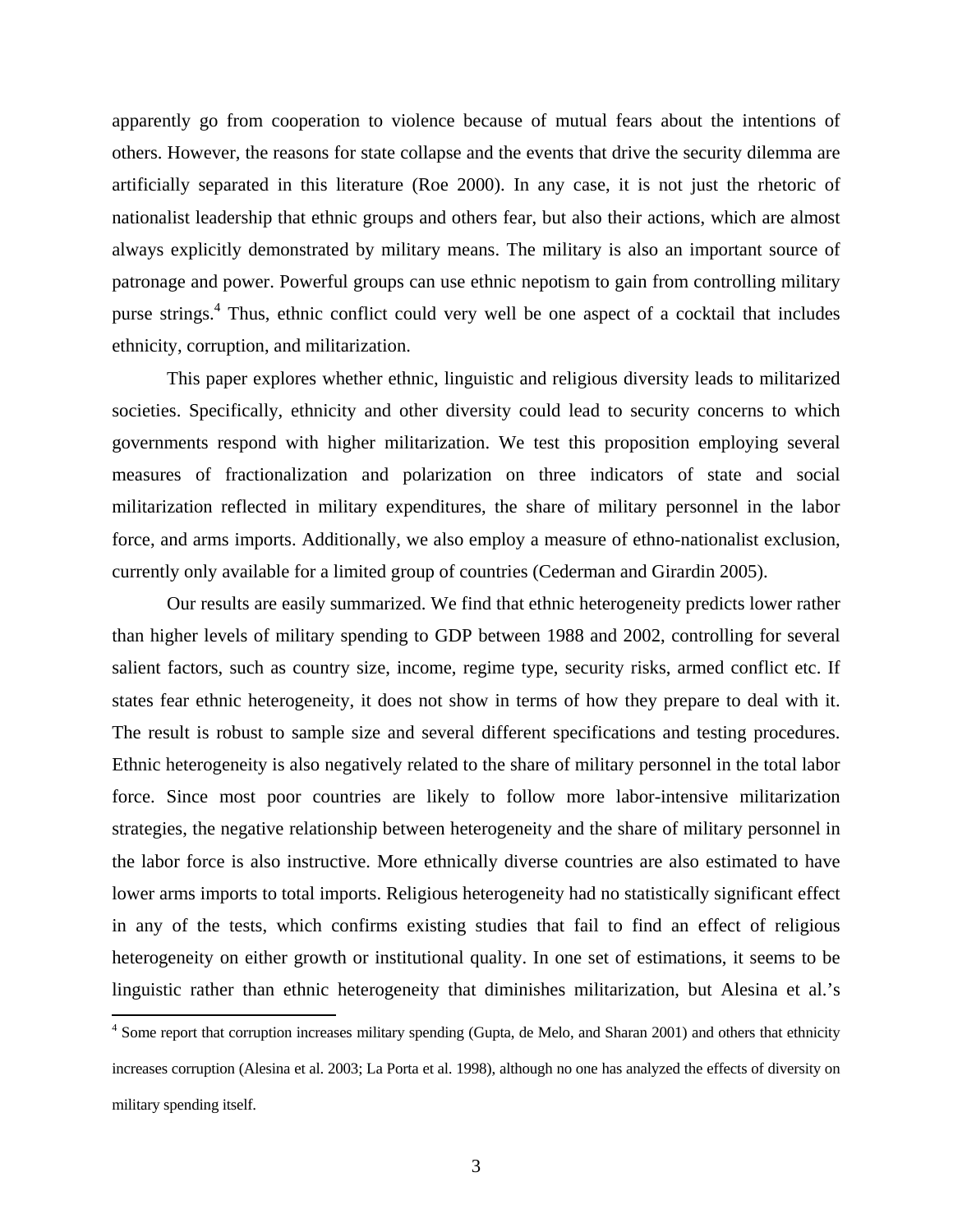(2003) linguistic fractionalization measure is highly correlated with ethnic fractionalization as measured by others. Furthermore, we fail to find evidence that alternative measures of ethnic and religious polarization or ethno-nationalist exclusion lead to state militarization.

The results taken together do not suggest that governments 'run scared' because of ethnic and other diversity – quite the opposite. The results do not support those who contend that ethnic diversity is predisposed to spur militarization due to security fears. Neither do the results support a conjecture that heterogeneous societies remain peaceful because states militarize to prevent violent conflict. Realist theories in particular argue that ethnic conflict in Eastern and Central Europe was kept in check by Soviet military might, only to erupt with the withdrawal of Soviet power (Huntington 1993; Mearsheimer 1990). If in fact diversity is a source of potential violent conflict, it does not seem likely that peace prevails purely because of a 'garrison state' effect. We find exactly the opposite of this expectation regarding state behavior under conditions of ethnic and other diversity.

As possible explanations for our results we draw on and critically discuss two important strands of literature. One is the empirical literature on conflict onset and duration, which finds that ethnic and religious fractionalization does not predict a higher risk of civil war (Fearon and Laitin 2003; Mueller 2000). If anything, high diversity makes countries safer, or in other words, ethnic dominance (Collier 2001a; Collier and Hoeffler 2004a) or ethnic polarization (Montalvo and Reynal-Querol 2005) is what matters, not ethnic fractionalization. If rational policy makers anticipate that more diverse countries are less prone to conflict, then there is also less reason to militarize. The second literature stems from scholars interested in governance and public spending who find that heterogeneity leads to lower provision of public goods, such as education, health, and infrastructure. Since diversity poses problems for arriving at a consensus for co-operative solutions (a question of governance under diverse preferences), the greater the diversity the worse the policy outcomes (Alesina, Baqir, and Easterly 1999; Alesina et al. 2003; Easterly 2001). If one regards militarization as a means for the provision of the public good security, then one could argue that diverse societies encounter the same difficulties of collecting taxes, forging political support, or reaching the social consensus required for militarization as they do for the provision of other public goods. We discuss these two strands of literature and argue why we regard the first one to be the more promising candidate for explaining our findings.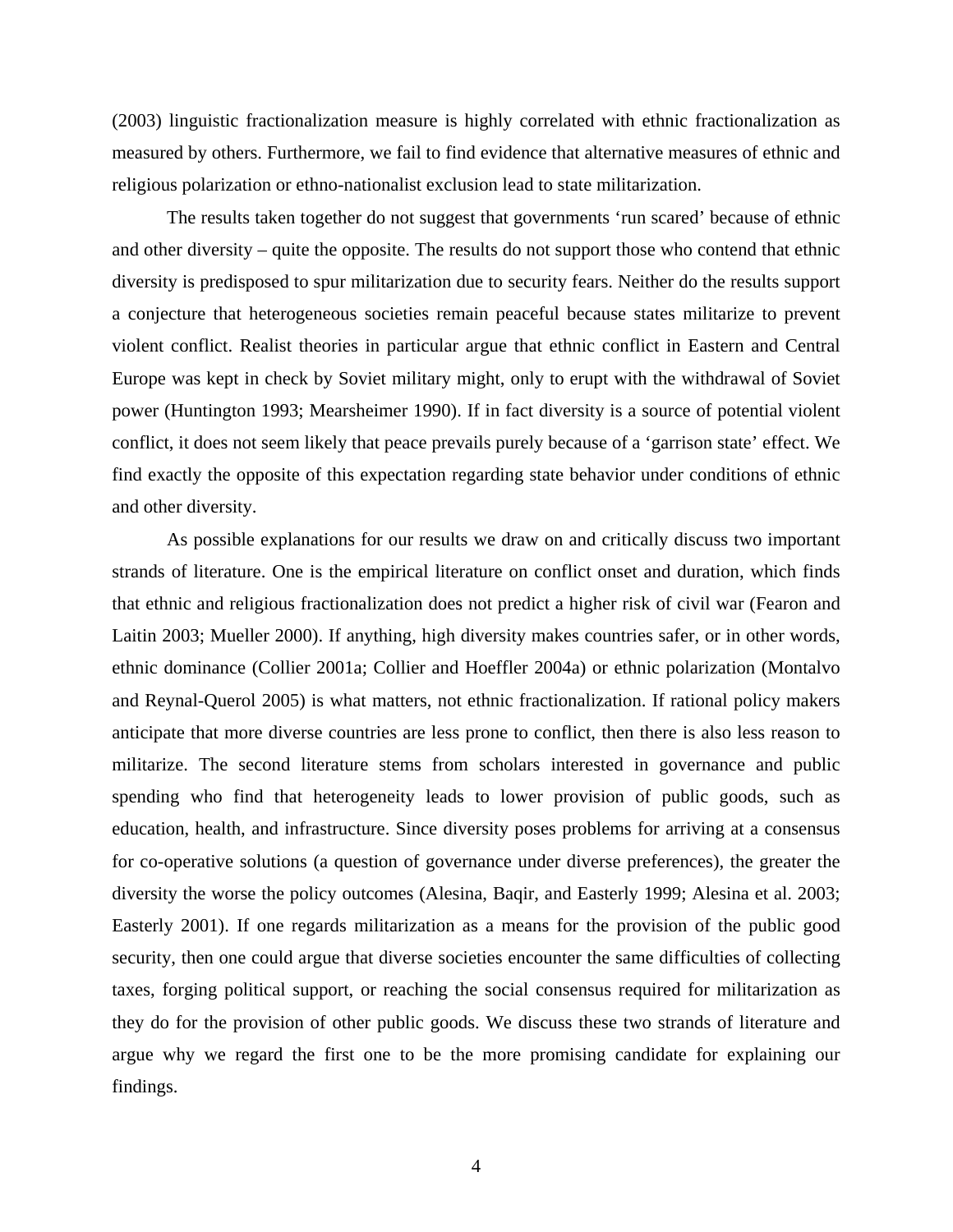The next section provides a detailed exposition of our research design. This is followed by a presentation of results, which are then subjected to a battery of sensitivity tests. The penultimate section discusses two competing potential explanations for our findings before we draw out the implications of our findings in the concluding section.

### **Research Design**

#### *The dependent variables*

We employ a pooled time-series, cross-section (TSCS) data set. Our main dependent variable consists of military expenditures over GDP (*Military expenditures*), which the literature usually refers to as the defense burden. We keep this variable in its level form, but our main results are hardly affected if it is logged instead. Collier and Hoeffler (2004b) come to the same conclusion in their study. The data are taken from (World Bank 2004), which is also the source for the other variables unless noted otherwise. They are available annually from 1988 up to 2002, a total of 15 years. Combining various sources one could in principle construct a panel that reaches further back in time. However, given measurement and international and inter-temporal comparability problems with military expenditure data, particularly during the period of the Cold War (Brzoska 1995), we prefer to use one single data source that largely covers only the post-Cold War period. This is of course also the period in which so-called ethnic conflict is supposed to be particularly prevalent. The recent data are also much more reliable given improved standards for collecting data and higher levels of transparency due to democratization and international pressure (Omitoogun 2003). The World Bank data originally come from the Stockholm Peace Research Institute's (SIPRI) series of *Yearbook: Armaments, Disarmament and International Security* and are almost identical to data supplied to us directly by SIPRI ( $r = .98$ ).

In addition, we use two other variables capturing different aspects of militarization to check the robustness of our results. The second dependent variable is military personnel as a share of the total labor force (*Military personnel*), which has slightly lower data availability compared with military expenditures. The advantage of using the share of military personnel in addition to military spending is that poor countries may simply use labor-intensive (rather than capital-intensive) forms of militarization. Lastly, we use a variable measuring arms imports relative to total imports (*Arms imports*). This variable is only available up to 1999 and in principle arms import expenditures should be included in total military expenditures. However,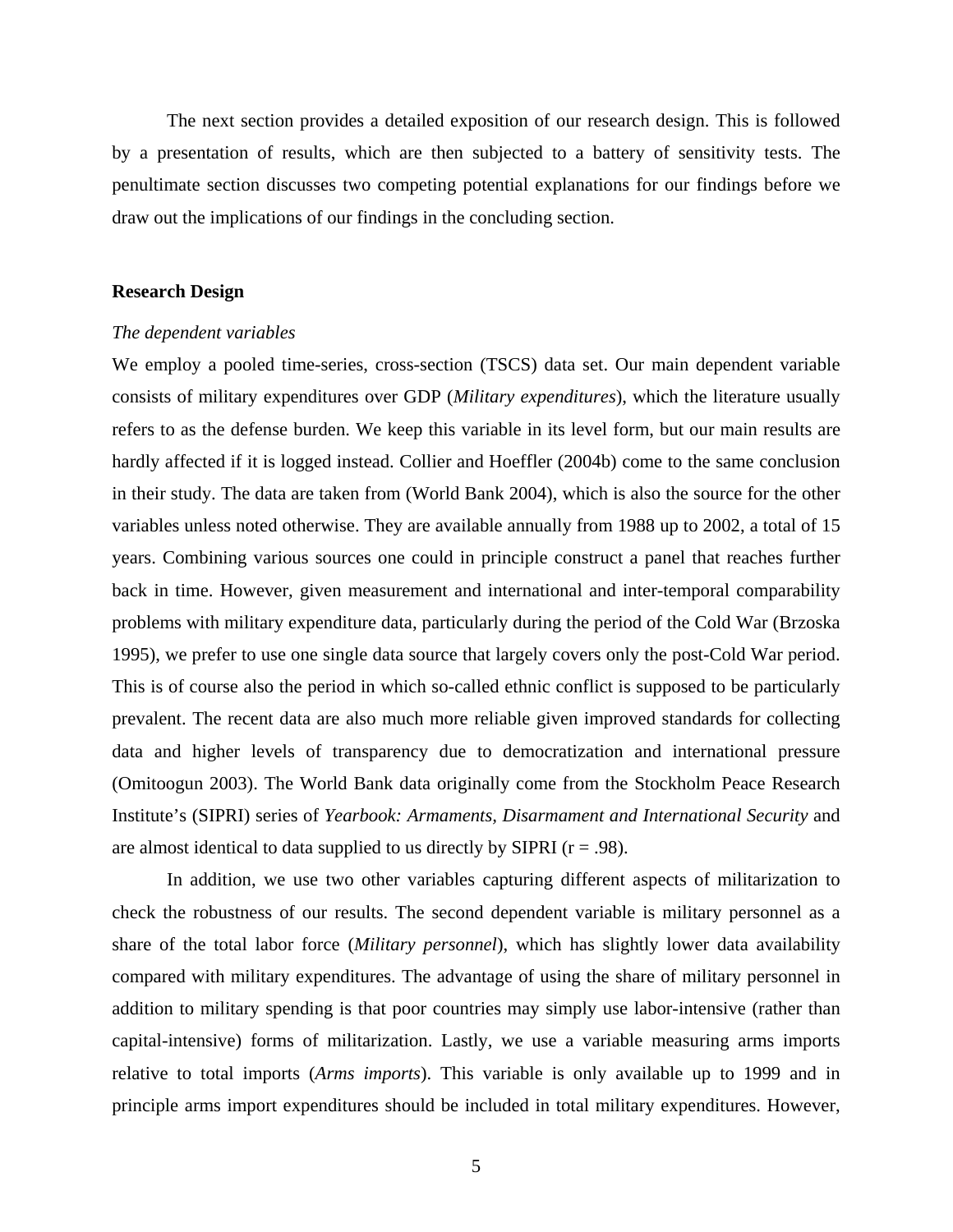for some countries arms imports are not accounted for in military expenditures (Brzoska 1995) and a high arms to total imports ratio provides yet another feature of a highly militarized society. These data have their origin in the U.S. Department of State's *World Military Expenditures and Arms Transfers* reports and are taken from (World Bank 2003).<sup>5</sup>

#### *The main explanatory variables*

Our primary independent variable is ethnic heterogeneity, which has received a great deal of attention in the recent empirical literature in several fields, particularly in political science, sociology, and economics (Alesina et al. 2003; Fearon 2003). As a result, the measures have improved tremendously over the measure of ethno-linguistic fractionalization previously developed by Soviet social scientists in the 1960s and used in early studies. Defined as the probability that two randomly selected individuals from the same country belong to different

ethnic or linguistic groups, heterogeneity is computed as  $ELF = 1 - \sum_{i=1}^{n}$ *n i*  $ELF \equiv 1 - \sum p_i^2$ 1  $1 - \sum p_i^2$ , where  $p_i$  is the

population share of ethnic or linguistic group *i* and *n* is the number of existing groups. This measure of ethno linguistic fractionalization (ELF) mixed ethnic and linguistic characteristics. Recently, however, Alesina et al. (2003), Montalvo and Reynal-Querol (2005), Fearon and Laitin (2003) and Fearon (2003) independently constructed new measures of ethnic, religious as well as, in the case of Alesina et al. (2003), linguistic fractionalization (*Ethfrac (Alesina et al.), Relfrac (Alesina et al.), Linfrac (Alesina et al.)*, *Ethfrac (Montalvo & R.-Q.)*, *Relfrac (Montalvo & R.-Q.)*, *Ethfrac (Fearon & Laitin)* and *Relfrac (Fearon & Laitin)*). They use the same formula, but improve upon the older data significantly. These data series are based on more current, updated sources, and do not conflate ethnic, religious and linguistic characteristics in a single measure as blatantly as the old ELF measure. They also rely on survey-based studies that have examined several African countries where distinction of groups is not always straightforward. While there are several definitional and operational differences in their methods, Fearon (2003: 196) claims that his measure is 'broadly similar' to Alesina et al's (2003) measure. Both these measures are highly similar to Montalvo and Raynal-Querol's (2005) measures of

<sup>&</sup>lt;sup>5</sup> There is one data point of more than 100 per cent (Ethiopia 1989), which can happen if there are inconsistencies in the reporting and measurement of arms as well as total imports. Dropping this observation from the sample had little impact on the results.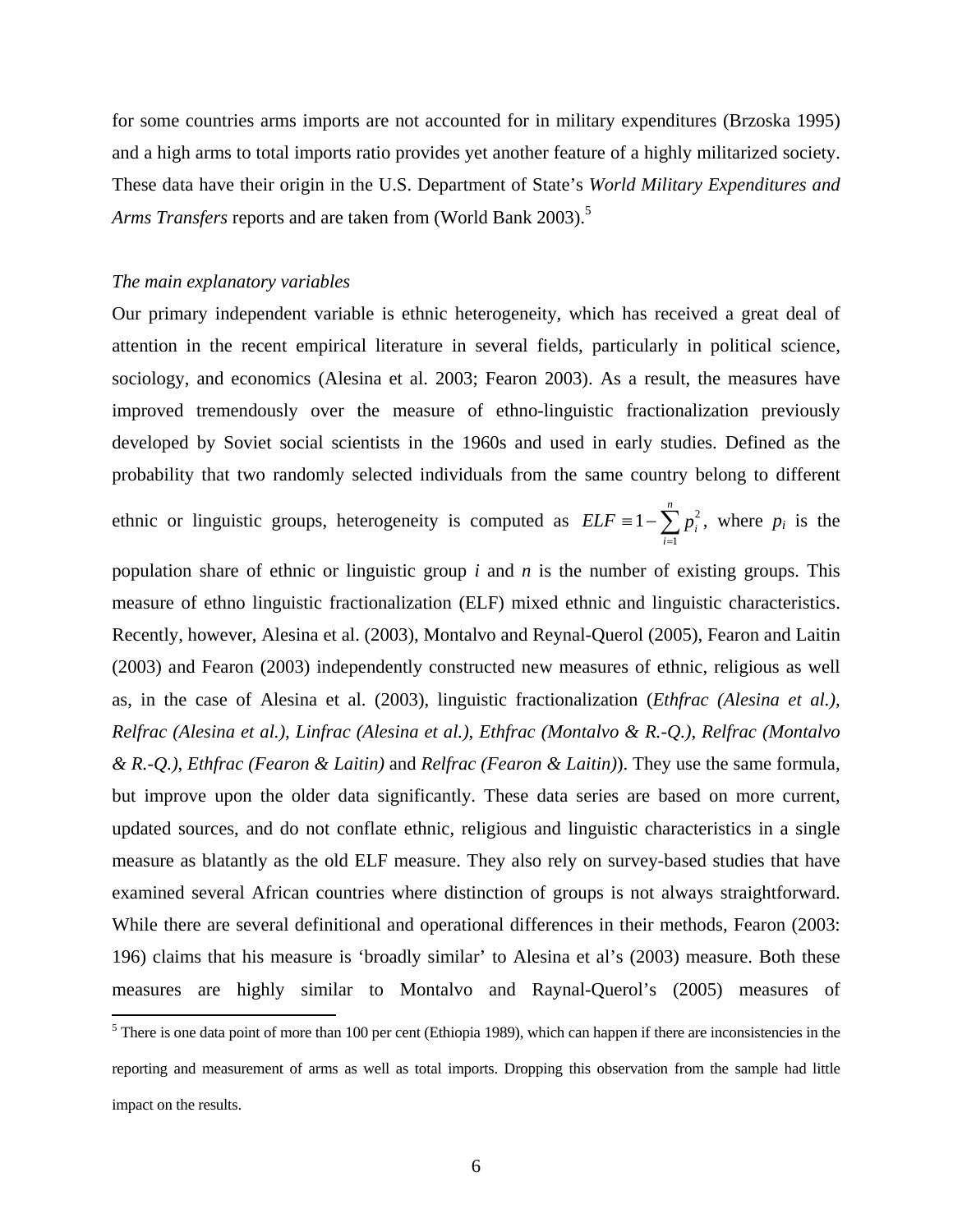fractionalization (*Ethfrac (Montalvo & R.Q.)* and *Relfrac (Montalvo & R.Q.)*). In addition to these three sources, Roeder (2001) has developed an ethno linguistic fractionalization index (*Ethfrac (Roeder)*), which is mainly on the original Soviet sources from the 1960s together with other Soviet ethnographic studies from the 1980s.

We primarily rely on Fearon's (2003) and Fearon and Laitin's (2003) widely used measures of ethnic and religious fractionalization. We also use the alternative measures to test the robustness of our results, a strategy advocated by both Fearon (2003) and Alesina et al. (2003). Additionally, Montalvo and Reynal-Querol (2005) argue that it is polarization rather than fractionalization that matters. It measures "the normalized distance of a particular distribution of ethnic and religious groups from a bimodal distribution" (see Montalvo and Reynal-Querol 2005:

301 for details). It is computed as  $P = 1 - \sum_{i=1}^{\infty} \left( \frac{3-p_i}{5} \right)$ ⎠ ⎞  $\overline{a}$  $\mathsf I$ ⎝  $\equiv 1 - \sum_{n=1}^n \left( \frac{.5 - \sum_{n=1}^n (0.5 - \bar{c})}{.5 - \sum_{n=1}^n (0.5 - \bar{c})} \right)$ *i*  $P \equiv 1 - \sum_{i=1}^{n} \left( \frac{.5 - p_i}{5} \right) p_i$  $\mathbf{I}$  .5 .5  $1 - \sum \left| \frac{p_i}{q_i} \right| p_i$ , where  $p_i$  is again the population share

of group *i* and *n* is the number of existing groups. Polarization approaches unity when the population is made up of two equally sized groups and then declines as the number of groups increases further, whereas fractionalization increases monotonically with the number of groups. Empirically, across countries ethnic polarization (*Ethpol (Montalvo-R.Q.)*) is related to ethnic fractionalization in a non-linear way: Ethnic polarization first rises with increasing fractionalization, but then falls at an intermediate level of fractionalization. Religious polarization (*Relpol (Montalvo-R.Q.)*) is somewhat different; it first increases as fractionalization increases and then at higher levels of fractionalization there is no relationship to polarization. See Montalvo and Reynal-Querol (2005) for a detailed discussion. Thus, we also test ethnic and religious polarization in our models of militarization.

Recently, Cederman and Girardin (2005) have criticized conflict scholars for using measures of ethnic fractionalization and polarization, arguing that these measures fail to capture the essence of ethnic conflict. In their view, what matters are not relative group sizes, but which group of which size holds state power and which demographically significant ethnic groups are excluded from state power. From this premise, they develop an index of ethno-nationalist exclusion (*Ethexclusion*) with an ethnic group in power in the center, interacting in a star-like fashion with each non-governmental ethnic group, but without interaction of the nongovernmental groups with each other. Whereas the fractionalization and polarization indices take on the same value whether or not an ethnic majority or minority holds state power, Cederman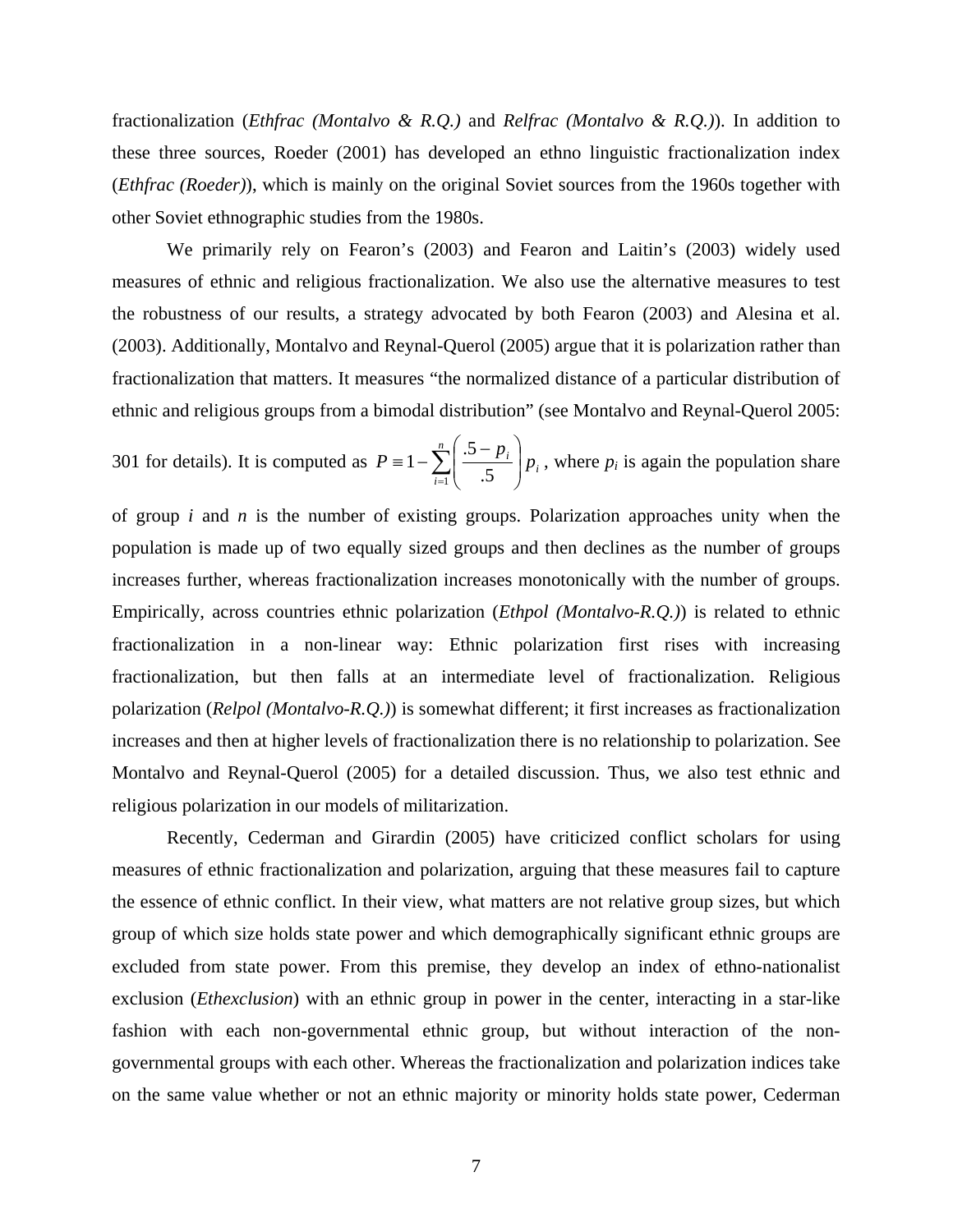and Girardin's index leads to drastically different values for such constellations with larger values for smaller ethnic group holding state power at the exclusion of larger ethnic groups from state power. The authors find that their index is a statistically significant predictor of civil war onset. Unfortunately, due to data limitations, their index is currently only available for Eurasian and North African countries.

Table 1 provides a correlation matrix for the various measures of fractionalization and polarization used. There is clearly often strong correlation among the various measures, but they are far from identical. We conclude that it is important to test the various available measures if we want to ensure robustness of our results. Due to the limited country coverage of Cederman and Girardin's (2005) *Ethexclusion* measure, it is not included in this table. However, they report a bivariate correlation coefficient of .42 and .36 with *Ethfrac (Fearon & Laitin)* and *Ethpol (Montalvo-R.Q.)*, respectively, which are fairly low as one would expect, given its different conceptual basis.

#### *The control variables*

Turning to control variables, there is an enormous theoretical and empirical literature that has accumulated on the causes and consequences of military spending (Gleditsch et al. 2000; Hartley and Hooper 1990). Most of these studies have focused on arms races between the superpowers, or are case studies of single countries over time. We rely primarily on two recent empirical studies addressing the determinants of military spending (Collier and Hoeffler 2002; Goldsmith 2003), namely Collier and Hoeffler's (2004b) study of military expenditures in five-year averaged periods from 1960-1999 and Goldsmith's (2003) study of military spending over the period 1886 to 1989, none of which addressed ethnic and other diversity, however.

We control for the level of per capita income in purchasing power parity (*GNI p.c.*) as well as its growth rate (*Economic growth*), which are commonly used variables (Davoodi et al. 2001; Goldsmith 2003; Gupta, de Melo, and Sharan 2001). We log GNI p.c. to reduce skewness. Most find that income is positively related to higher expenditures, arguing that wealth allows governments the greater luxury of stronger defense (Collier and Hoeffler 2002). In economic terms, military spending is likely to be a normal good, that is a good with a positive income elasticity (Sandler and Hartley 1995). High economic growth rates might make it easier for governments to impose a greater defense burden on society. We use total population (logged) to control for country size because this influences both ethnic heterogeneity and militarization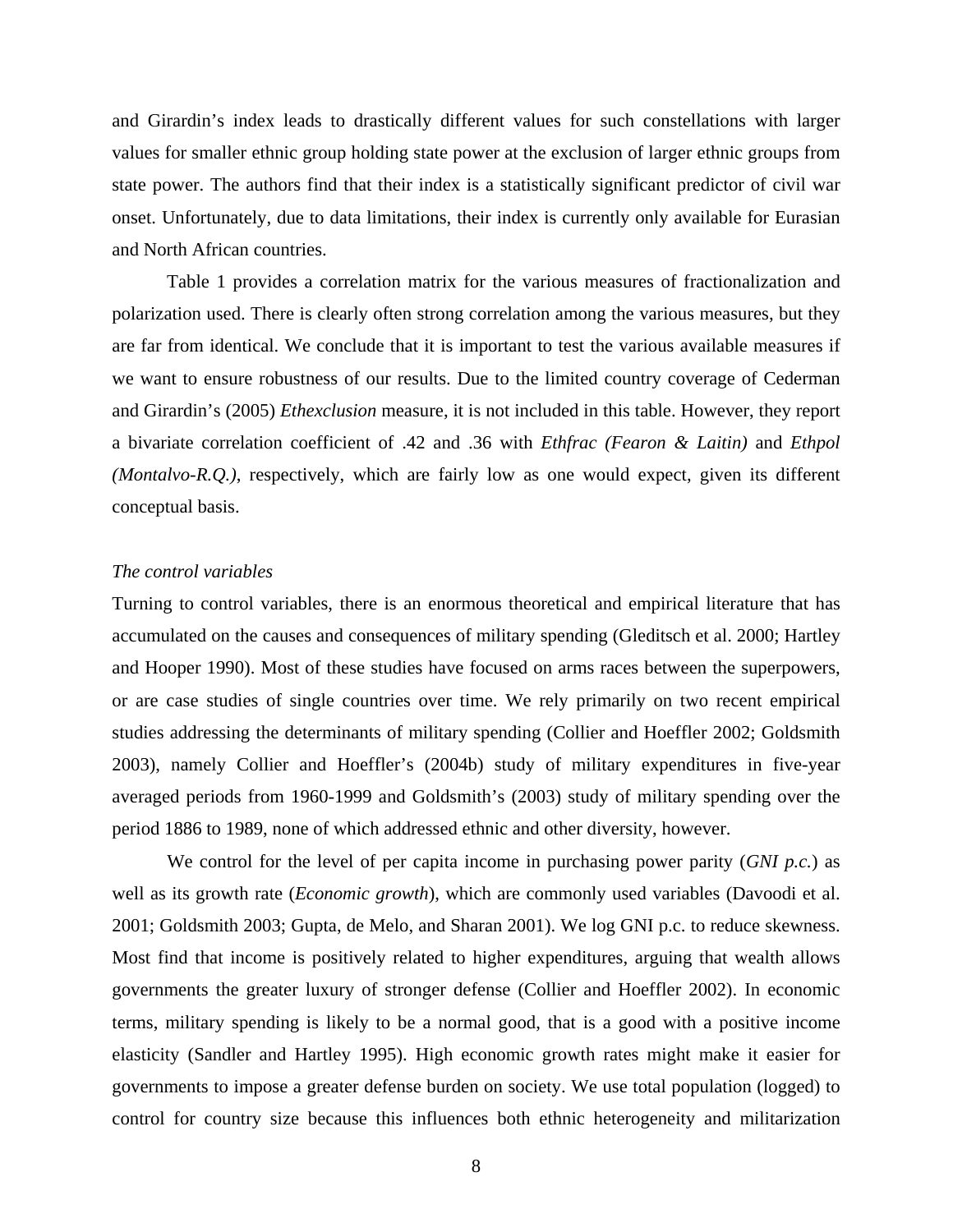(*Population*). Collier and Hoeffler (2004b) report a negative effect of country size as measured by population on military budgets, arguing that large countries deter external threats. We control for regime type (*Polity*) using the POLITY IV dataset's polity2 indicator, which uses a weighting scheme to treat periods of transition (www.cidcm.umd.edu/inscr/polity/). We expect autocracies to have higher military spending than democracies (Collier and Hoeffler 2002; Goldsmith 2003). Many have argued that autocracies are dependent on military force to sustain their rule against attempts to overthrow their government, whereas democracies command a greater degree of legitimacy and are thus less in need of a strong military (Kimenyi and Mbaku 1995; Maizels and Nissanke 1986). We additionally control for overall government spending (*Government expenditures*), since high government consumption generally will have the same causes as high military spending.

Next, we control for internal and external security threats as militarization variables will be driven by such factors (Collier and Hoeffler 2002). We enter a term for *Civil war*, which is a dummy variable for years in which a country experiences armed conflict with over 25 battlerelated deaths (Gleditsch et al. 2002). Following Goldsmith (2003), the international war variable is a dummy for years in which a country engages in conflict between states with at least 1000 deaths (*International conflict*). These data are taken from (Gleditsch et al. 2002). We also compute a count of civil and international peace years (*Peace years (civil war)* and *Peace years (int. conflict)*), or the number of years since the last civil and international war since 1946 in order to gauge the proximity of previous conflict (Collier and Hoeffler 2002). It is well established that, for civil wars at least, there is a high risk of revival even after a civil war has formally ended, which suggests that militarization after the end of civil war is likely to diminish only slowly over time (Collier and Hoeffler 2004b). Civil wars could also be endogenous to militarization. High military expenditures can deter international conflicts, but can also provoke them if foreign countries go for preventive action as Kant (1795) already pointed out more than 200 years ago (Fordham and Walker 2005). High military expenditures can signal to rebels that the initiation of a civil war is likely to end in defeat, but particularly in fragile post-conflict societies high expenditures can also increase the risk of renewed conflict if the former rebels take such expenditures as a signal for the government's willingness to renege on the peace terms (Collier and Hoeffler 2004c). For these reasons, we run tests with and without the civil war variables (incidence and peace years) included.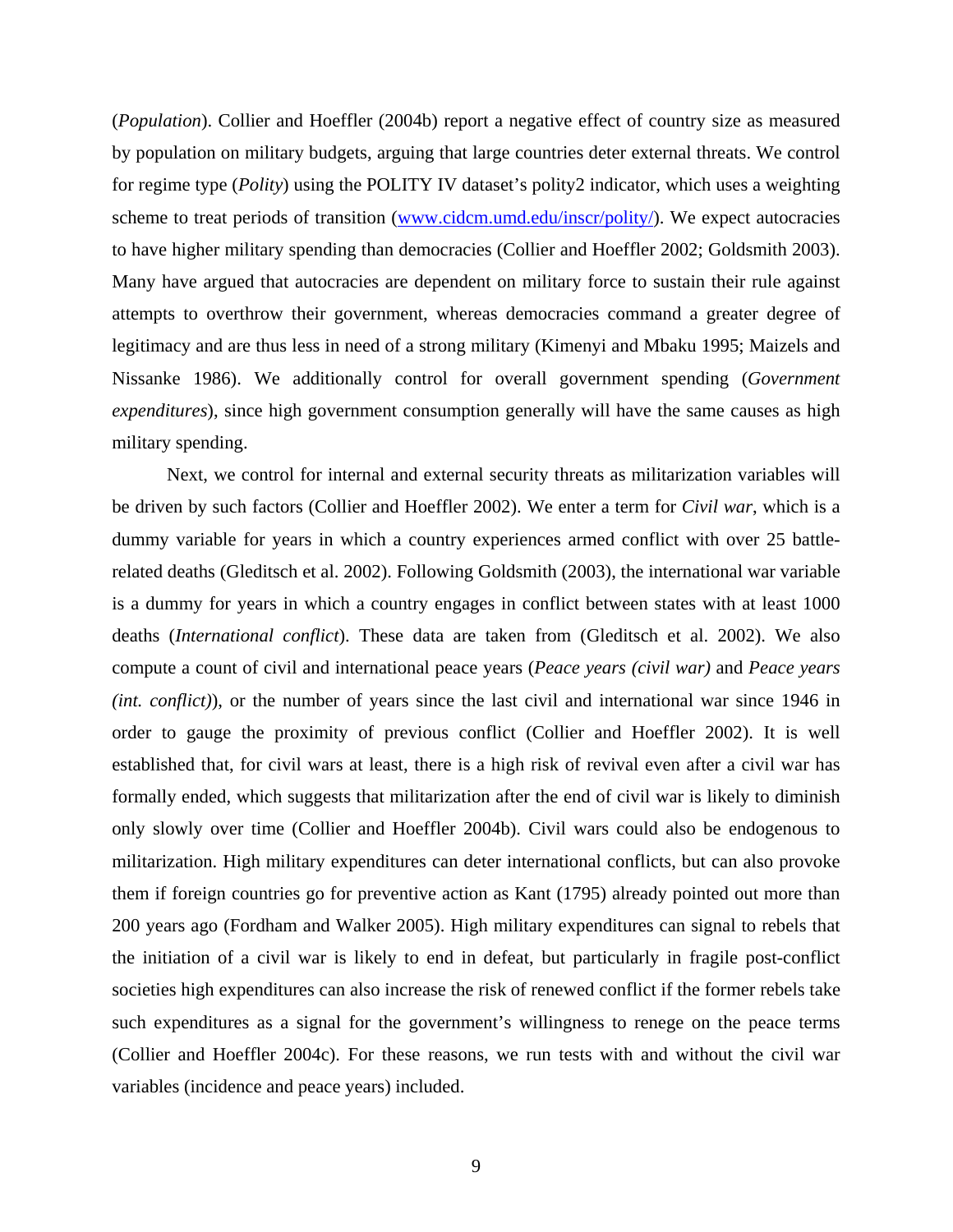Similar to Collier and Hoeffler (2004b) we take a weighted average level of militarization of countries that are "contiguous" (*Contiguous militarization*). The weight is GDP and contiguity is defined as either land contiguity or water contiguity up to 400 miles of water. Data are from the Correlates of War (COW) project and were taken from Bennett and Stam (Bennet and Stam 2003). In a context of rivalry, the militarization level of contiguous countries can capture local arms race phenomena. In a context of non-rivalry, it can capture emulation, imitation and coordination effects. The contiguous militarization variable is not without problems, however. In effect, it introduces a spatial lag into the model (Anselin 1988) and often captures variables omitted from the model (Simmons and Elkins 2004). We believe our model is relatively comprehensive, but it would be difficult to say with confidence that there are no omitted variables. For this reason, we run tests with and without the contiguous militarization variables included.

Contrary to Collier and Hoeffler (2004b), we do not include a measure of predicted civil war. Such a variable creates all kinds of statistical problems. Instead, we control for the risk of civil war directly by our range of explanatory variables, which will capture the risk of civil war under the assumption that the factors triggering such war are time-persistent. Finally, we include year-specific dummies to capture any trends over time and year-specific international tension that influences defense spending globally, such as the end of the Cold War, the Persian Gulf War, or NATO action in the Balkans. Table 2 provides summary descriptive variable information.

#### *The estimation method*

The estimation of TSCS data presents some special problems, particularly because of complex correlation patterns between and across panels (Beck and Katz 1995a; Beck and Katz 1995b). Since our data is unbalanced to an extent that no time periods are common to all countries in the sample, the standard version of the Panel Corrected Standard Errors (PCSE) method of Beck and Katz cannot be used. As an alternative, we therefore use a random-effects estimator with robust standard errors, assuming that observations are independent across countries, but not necessarily within countries over time, i.e. observations are assumed to be clustered. The robust-cluster option produces consistent standard errors even in the presence of serial correlation and heteroskedasticity, but it is potentially inefficient in estimation (Wiggins 1999). To ensure that results are not specific to our estimation technique, we additionally use the Generalized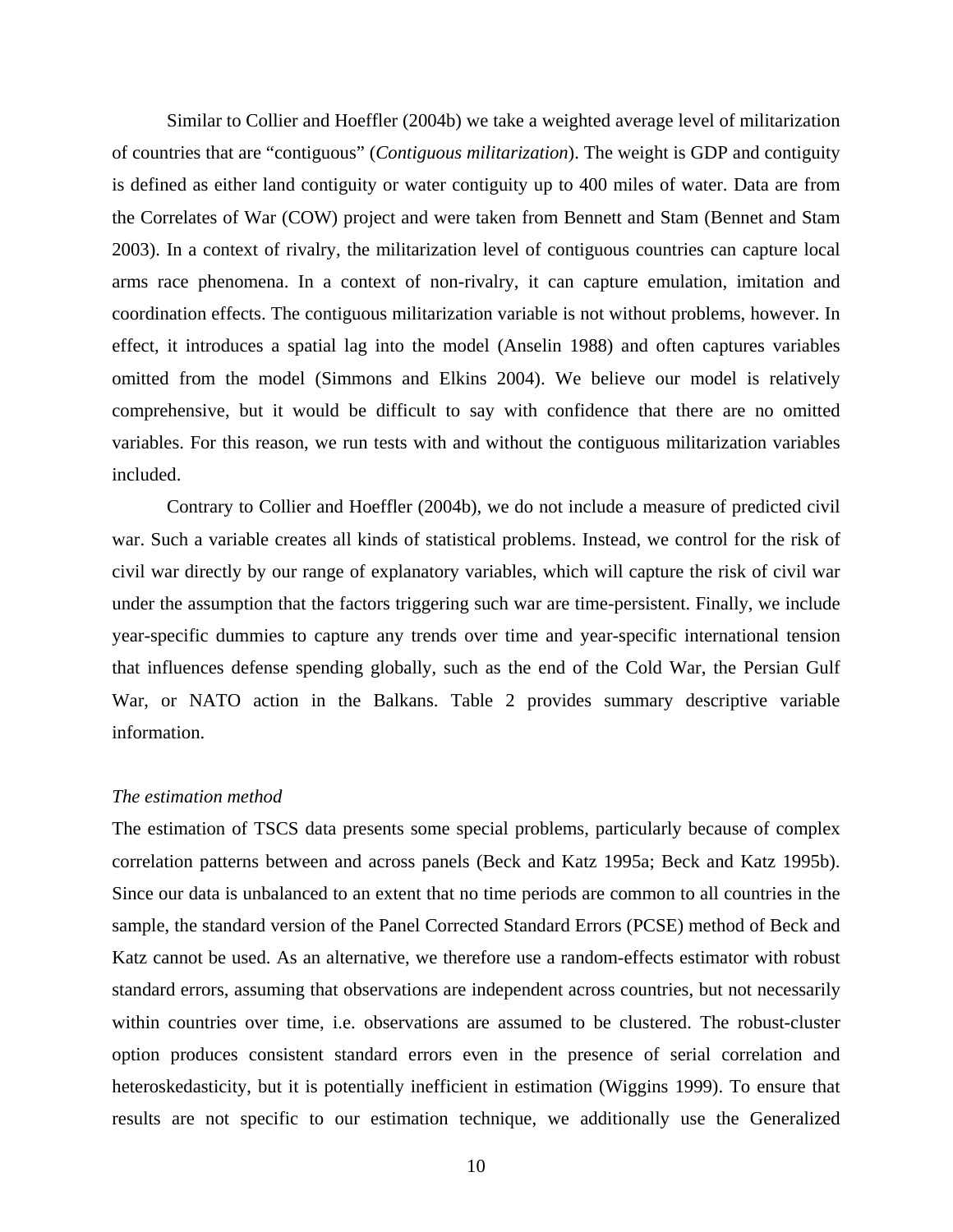Estimation Equation method (GEE) (Zorn 2001), also under the assumption of clustered observations. We would use a fixed-effects estimator were it not for the fact that our main variables of interest (ethnic fractionalization, polarization and ethno-nationalist exclusion) are time-invariant in our sample.

#### **Results**

 $\overline{a}$ 

Table 3 presents the results for militarization with Fearon (2003) and Fearon and Laitin's (2003) measures of ethnic and religious heterogeneity. Note that year-specific time dummies are included in the estimations, but their coefficients are not reported to save space. Column 1 reports random-effects results with the robust-cluster option and column 2 results using the GEE method.<sup>6</sup> As seen there, ethnic heterogeneity is negatively related to militarization across all three measures of militarization and in both testing procedures. Religious heterogeneity is not statistically significantly different from zero in any of the estimations. Substantively, holding all other variables at their mean values, raising ethnic heterogeneity by one standard deviation would reduce the share of military expenditures in GDP by almost three-quarter's of a percent (0.71), which is quite large given that the global average military burden is only 2.9% of GDP.

What about our control variables? As concerns military expenditures relative to GDP, contrary to Goldsmith (2003) who tests a longer time period, we do not find that higher per capita income predicts higher defense spending, but a higher economic growth rate allows countries to engage in higher military spending. This difference in results might suggest some influence from the Cold War period that dominates other tests. Developed and Eastern European countries have on average reduced their military spending after the end of the Cold War, whereas developing countries have not, or if they have, by smaller degrees. Democracy has a negative and statistically significant impact on military spending, thus supporting Goldsmith's (2003) and Collier and Hoeffler's (2004b) findings on democracy's effect on lower militarization. Democratic governments are able, independently of the level of fractionalization, wealth, and other controls, to focus a larger share of resources to other priorities than security, a result expected by some theorists on regimes and military spending (Russett 1990; Sprout and Sprout

<sup>&</sup>lt;sup>6</sup> Collinearity among the variables does not seem to be a problem. The average Variance Inflation Factor (VIF) score is around 2 in column 1.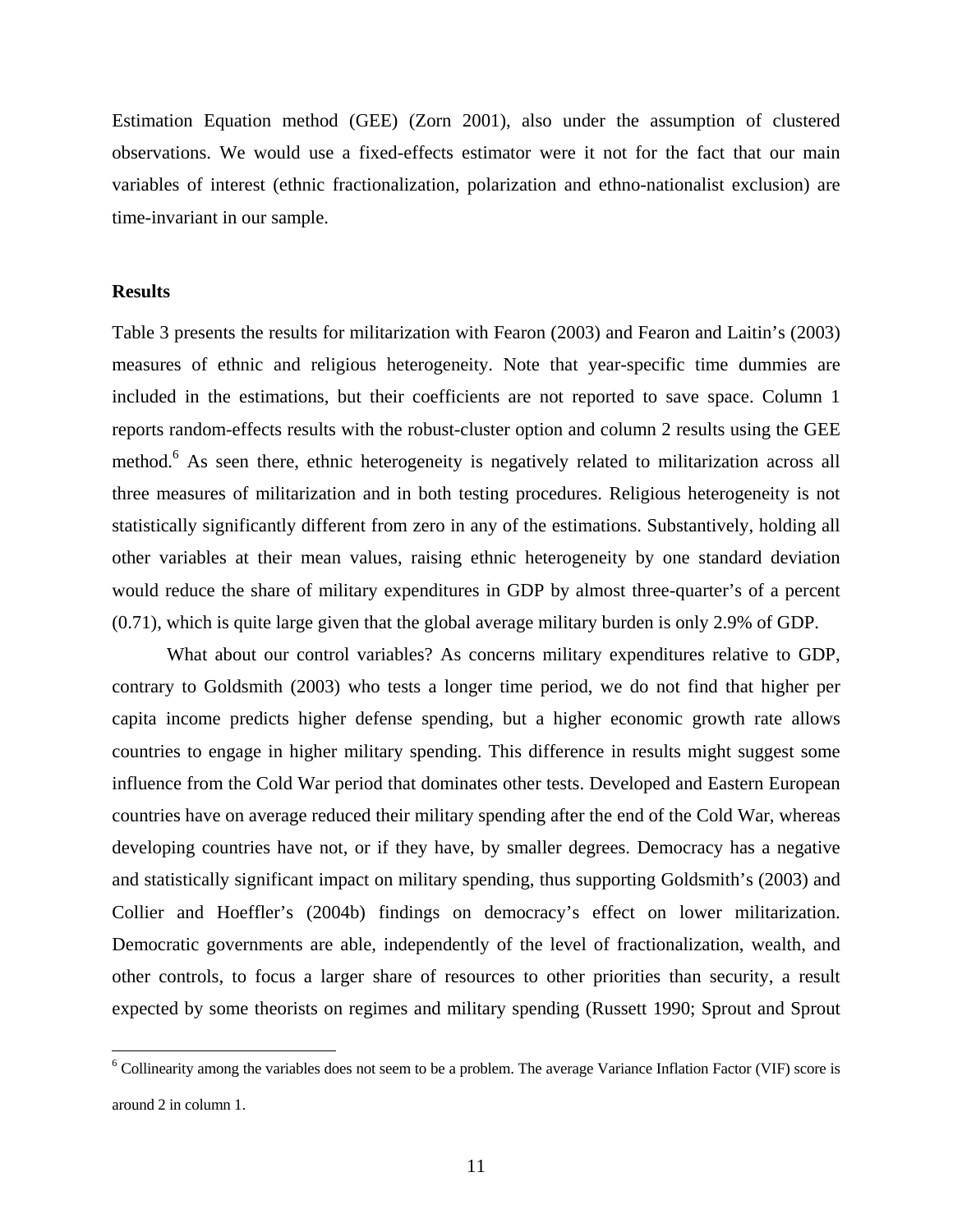1968). This result is not likely to be driven mainly by the fact that democracies thrive in peaceful neighborhoods and autocrats thrive in violent ones, which can be deduced from the fact that we control for violent conflict.<sup>7</sup> Larger government consumption is also positively related to higher military expenditure. Military spending by contiguous countries and the incidence of civil war all have the expected positive sign and are statistically significant, results that are also consistent with others' (Goldsmith 2003; Gupta, de Melo, and Sharan 2001). Military expenditures decrease with a longer history of civil peace. Perhaps surprisingly, neither the incidence nor the history of international conflict seems to matter for military spending.

With respect to military personnel as a share of the labor force, neither per capita income nor the economic growth rate has a statistically significant impact. Democracy again shows a statistically significant negative effect on the share of labor devoted to security. Not surprisingly, population size is negatively related to military personnel as a share of the labor force since countries with a large population size need to allocate a smaller share of the labor force to military duties and still can have a large military in absolute numbers. Higher militarization by contiguous neighbors leads to higher militarization within the country. A longer history of civil peace leads to lower military personnel, whereas the opposite is true for the incidence of international war. The result that the incidence of international war is statistically significant for military personnel, but not for military expenditures, may suggest that governments engage in international armed conflict in a labor-intensive rather than capital-intensive way using soldiers rather than sophisticated and expensive military equipment.

Lastly, with respect to arms imports as a share of total imports, we find that higher arms imports by contiguous neighbors as well as the incidence and history of civil and international war have the predicted effect on a country's arms imports. Democracies import less arms than autocracies, but the effect is marginally insignificant in random-effects estimation. Perhaps surprisingly, arms imports are lower in countries with a higher per capita income. An explanation could be that richer countries are able to produce a larger share of their armaments domestically. Government expenditure is positively associated with arms imports, whereas the population size and the economic growth rate do not matter.

1

<sup>&</sup>lt;sup>7</sup> There is a large literature on the democratic peace (Russett and Oneal 2000). For neighborhoods and democracy, see (Gleditsch and Ward 2004; O'Loughlin, Ward, and Lofdahl 1998).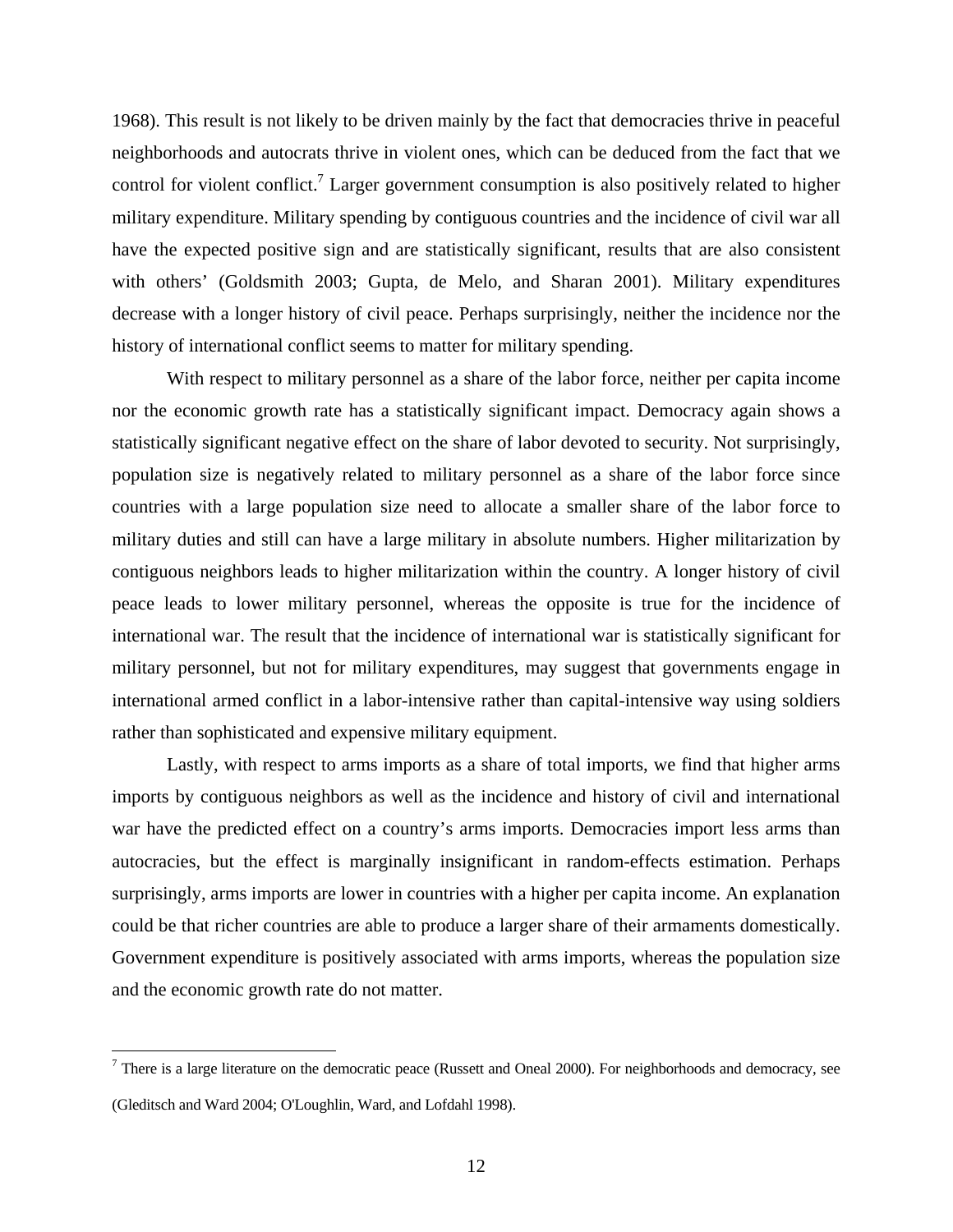In tables 4 to 6, we repeat the tests conducted above, but this time using alternative measures of heterogeneity. Estimations using Montalvo and Reynal-Querol's (2005) measures of ethnic and religious fractionalization are reported in table 4 and largely mirror the results using Fearon's (2003) and Fearon and Laitin's (2003) measures: More ethnically fractionalized societies have lower military spending and lower arms imports, whereas religious fractionalization does not matter. The substantive effect of a standard deviation increase in fractionalization reduces the defense burden by almost one-half of a percent. The main difference to results in table 3 is that ethnic fractionalization, while being negatively signed, has no statistically significant effect on military personnel as a share of the labor force. Results from the main estimations reported in table 3 uphold if Roeder's (2001) ethno linguistic fractionalization index is used instead, with results reported in table 5 (note that he has not constructed a religious fractionalization measure). Employing Alesina et al.'s (2003) measures of ethnic, linguistic and religious fractionalization in table 6 suggests that linguistic fractionalization is negatively and statistically significantly related to military expenditures and arms imports, but is not statistically significant for military personnel, for which it is religious fractionalization that exerts a negative and statistically significant impact. Ethnic fractionalization remains insignificant throughout. We re-ran all tests by dropping linguistic fractionalization because it is highly correlated with ethnic fractionalization, but the results do not change much. This is not so surprising in that Alesina et al.'s (2003) linguistic rather than ethnic fractionalization measure is most highly correlated with Fearon and Laitin's ethnic fractionalization measure ( $r = 0.88$  as opposed to  $r = 0.76$ ).

To test this aspect of diversity further, we now test Fearon's (2003) measure of cultural fractionalization that adjusts his measure of ethnic fractionalization for the cultural distance between the ethnic groups using linguistic classifications of distance between major language families (*Cultfrac (Fearon)*). For example, if ethnic groups belong to two distinct language families, such as Greek and Turkish, then the cultural distance is greater compared to two groups speaking Slavic East branch and Slavic West branch. In other words, the greater the overlap of shared linguistic traits among ethnic groups, the lower the cultural distance between them and the more a country's index of cultural fractionalization will lie below its index of ethnic fractionalization. Indeed, Fearon (2003: 215) argues that "if a researcher's theory is that ethnic fractionalization matters because it makes for diverse preferences and consequent difficulties cooperating, then the measure of cultural fractionalization (...) may be more appropriate." Alesina et al (2003) concur. Table 7 repeats the estimations from table 3, but replacing ethnic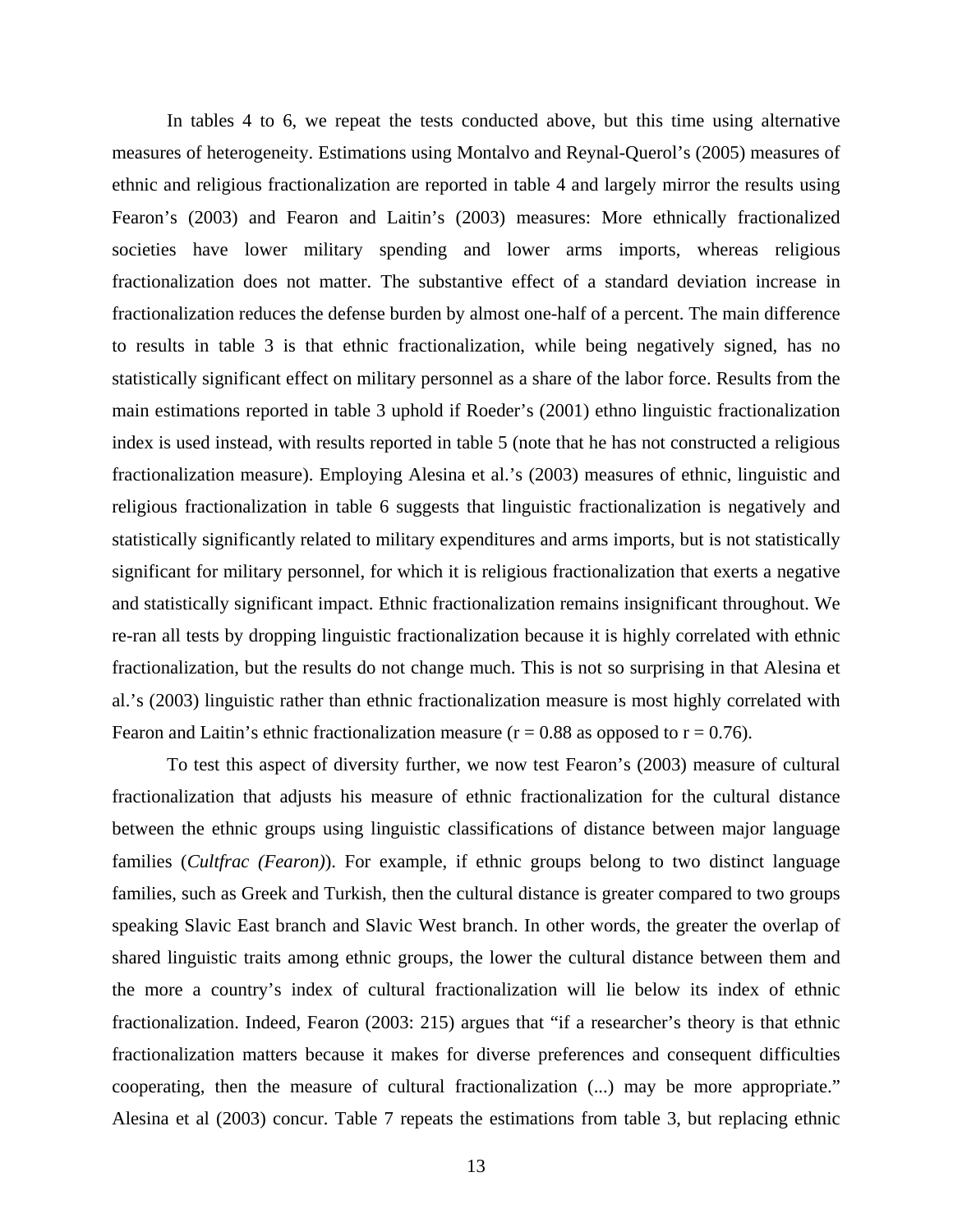with cultural fractionalization. Cultural fractionalization is negatively signed, but only statistically significantly related to military personnel as a share of the labor force and then only in GEE estimation, while being marginally insignificant in columns 1 to 3. Religious fractionalization remains insignificant.

Next, we also tested the hypothesis of Montalvo and Reynal-Querol (2005) that it is ethnic and religious polarization rather than fractionalization that matters. To do so, we replaced the fractionalization with their polarization measures (see table 8). Neither ethnic nor religious polarization has any impact on militarization, independent of which dependent variable is used. These results do not support the proposition that it is polarization as they have operational zed it rather than fractionalization that really matters for predicting militarization.

Finally, we analyzed the effect of Cederman and Girardin's (2005) index of ethnonationalist exclusion on militarization – see table 9. Their index is never statistically significant. However, due to the limited country coverage of this index, one needs to treat this result with caution. If and once their measure becomes available for all countries in the world, it will be interesting to see whether it produces results that are contrary to the ones reported so far.

#### **Sensitivity analysis**

We ran a large number of tests of sensitivity. $8$  We dropped the contiguous militarization and conflict variables to assess the effects of ethnic heterogeneity without them in the model, since these variables might suffer from endogeneity bias. When these variables are dropped, the basic results on most of the heterogeneity variables change little, but the heterogeneity variables from Montalvo and Reynal-Querol (2003) and the linguistic fractionalization variable from Alesina et al. (2003) become statistically insignificant, while maintaining their negative coefficient sign. The government expenditure variable suffers from partial identity bias since current military expenditures form part of general government expenditure. Unfortunately, current military expenditures cannot be netted out from general government expenditure since the available military expenditure data include both capital formation and current expenditures for military purposes. If we drop government expenditures from the model, then our results are hardly affected. To see whether ethnic and religious heterogeneity exerts a non-linear influence on

 $\overline{a}$ 

<sup>&</sup>lt;sup>8</sup> All results available upon request.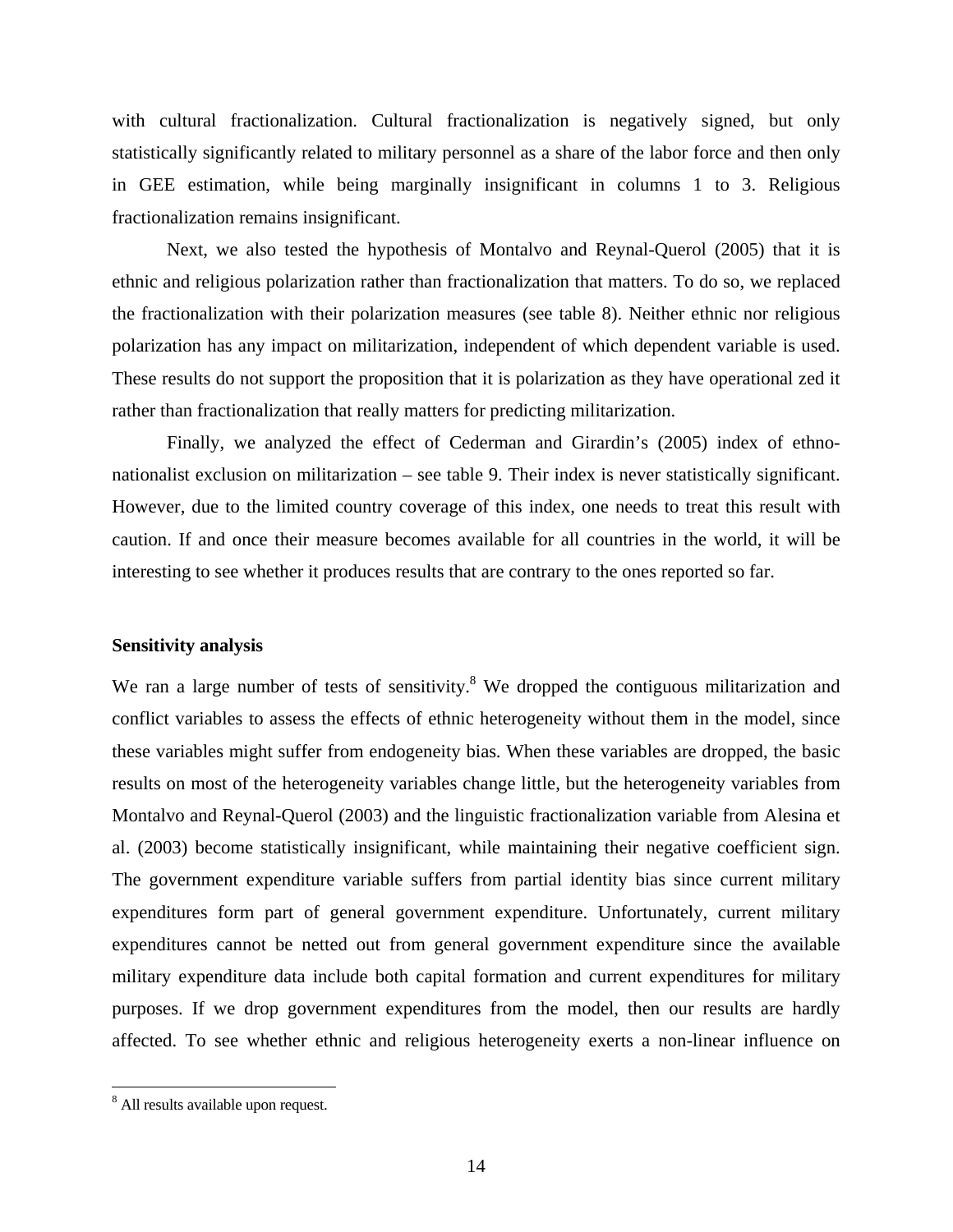military spending, we repeated the estimations with squared and, in separate estimations, even cubic heterogeneity terms included. However, we found no evidence for non-linear relationships.

We followed Goldsmith (2003) and controlled for the previous year's value of the dependent variable. One can argue that military budget decisions are subject to bureaucratic inertia (Goldsmith 2003; Gupta, de Melo, and Sharan 2001). Results on our main variables of interest are little affected in terms of the sign of the coefficient and statistical significance, even though the coefficient size is of course reduced by the inclusion of a lagged dependent variable.<sup>9</sup> With our ethnic heterogeneity variables being invariant over time, we cannot compute a fixed effects model. However, we tried to capture some crude cross-regional heterogeneity by regional dummy variables, where the regional classification follows that of the World Bank (2004). With the exception of the region of North Africa and Middle East, which often showed a higher level of militarization, there was little evidence for systematic regional differences. Our main results were hardly affected with the exception of the heterogeneity variables derived from Montalvo and Reynal-Querol (2003) and Alesina et al. (2003), which sometimes became (marginally) insignificant, while maintaining their negative coefficient sign. In these estimations, the average weighted militarization of contiguous countries often became statistically significant as well. This is not surprising given that militarization of contiguous countries is correlated with regional levels of militarization.

Next, we limited our analyses to a sub-sample of only developing countries. The results on diversity remain very similar. The share of the population urbanized had little effect on the results when added to the models, nor was this variable statistically significant, contrary to the findings of others (Davoodi et al. 2001). The same is true for the level of aid to gross national income, which might ease the governmental budget constraint. One might wonder whether oil wealth might allow governments to achieve greater levels of militarization. Adding a dummy variable taking the value of one if oil exports reach one third of total GDP (Fearon and Laitin 2003), suggests no impact on military expenditures or military personnel, but oil has a positive and statistically significant effect on arms imports. This concurs with the fact that major oil exporters, such as the Gulf countries, have been major arms importers over the last decade or so. The results on the remaining variables were hardly affected, however. The same is true if we add a dummy variable for the 20 largest arms-producing countries based on information from SIPRI

1

 $9<sup>9</sup>$  A lagged dependent variable can potentially mask any causal effects by the other explanatory variables (Achen 2000).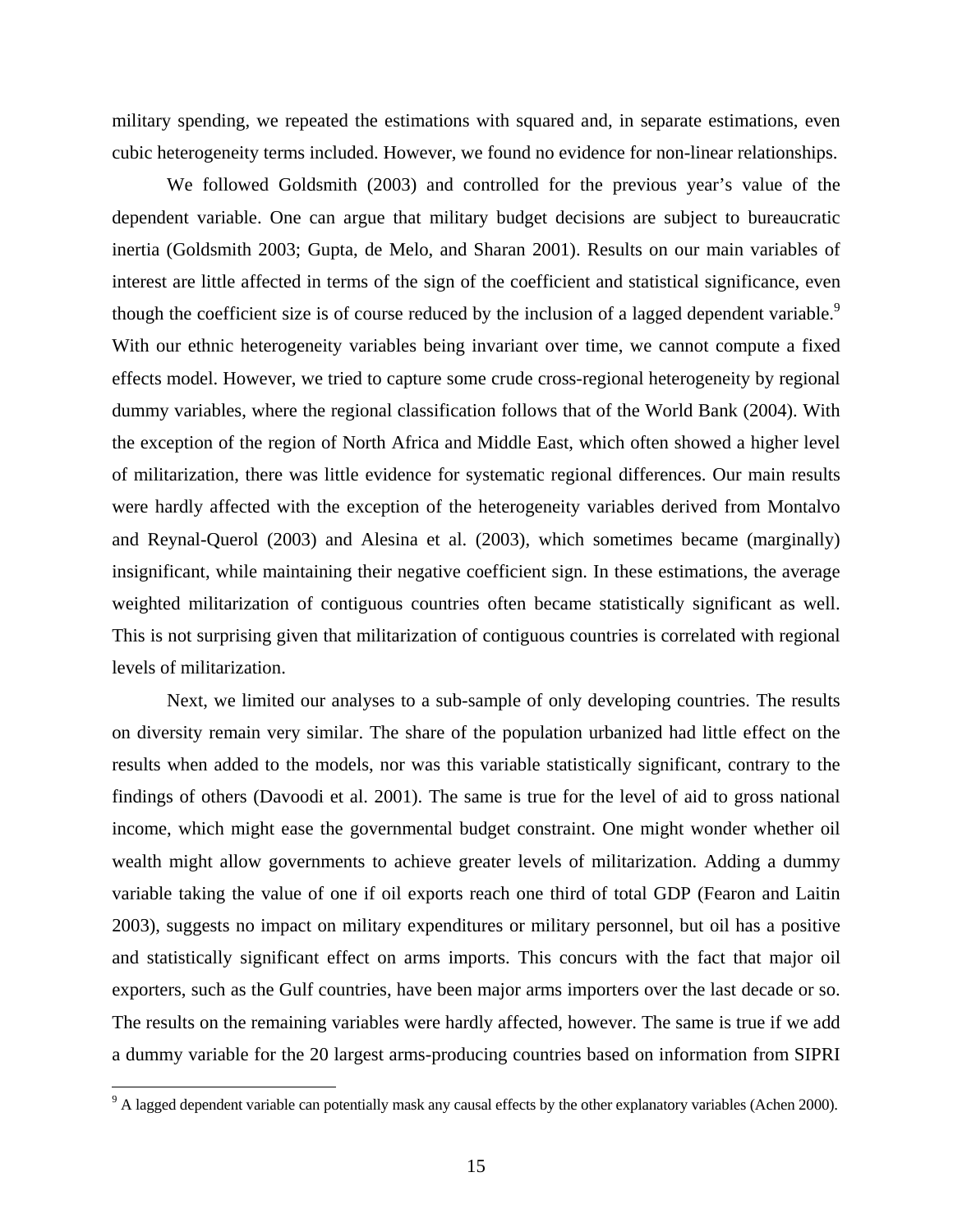to the arms imports regressions (SIPRI 2002). Major arms producers import fewer arms, as one would expect given they can satisfy parts of their arms demand by domestic production, but our main results remain valid.

In sum, there is no indication from any of the tests that fractionalization increases militarization. The same is true for polarization. These results disconfirm what we would expect to see from theoretical arguments about ethnic and other diversity, security dilemmas, fear, and militarization.

#### **In Search of Explanation: Why Are Diverse Societies Less Militarized?**

What might explain that contrary to what one might expect given the rhetoric of ethnic and religious conflict and the supposed ensuing security dilemmas, diverse societies do not respond with higher levels of militarization? Why do governments in such societies not react in a way that many would regard as a rational response to real and/or perceived threats emanating from ethnic and other diversity?

Two strands of literature are relevant for providing potential explanations. The first comes from the empirical literature on conflict onset. Recent studies of civil war show that, contrary to conventional wisdom, ethnic diversity's role in conflict is not straightforward. Ethnicity is important of course for organization and mobilization of support, but conflict occurs when the opportunity for using violence is maximized. Some studies have shown a curvilinear association between ethnic fractionalization and conflict. Highly homogeneous and highly heterogeneous societies are both able to maintain peace. In highly homogeneous societies there is little ethnic strife, whereas a high degree of fractionalization prevents mobilization on issues. Collier (2001) argues that highly fractionalized societies will pose difficulties for large enough minimum winning coalitions to form so that groups will not be able to challenge a state's monopoly on force effectively. The trouble is in between, with moderately fractionalized societies facing the greatest danger (Collier and Hoeffler 2004a; de Soysa 2002). Others call this polarization, where two equally sized groups are the most dangerous, or in other words, where moderate fractionalization prevails, since measures of polarization are at a maximum when society is made up of two groups containing 50% of the population each (Alesina et al. 2003; Garcia-Montalvo and Reynal-Querol 2002). Moreover, if the largest minority is large enough, it is a more attractive target for expropriation by a majority, thus leading to polarized conflict and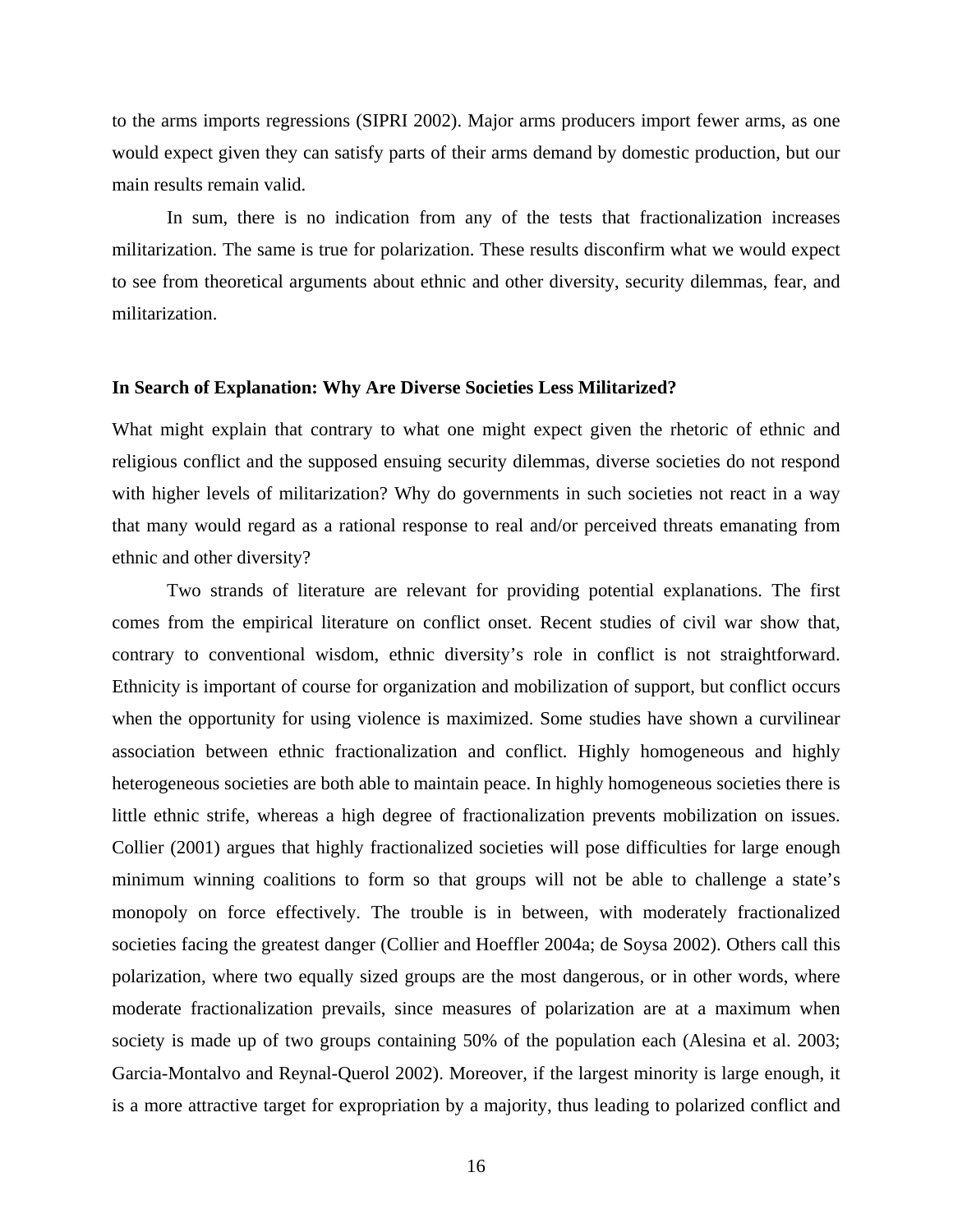violence (Caselli and Coleman 2006). Cederman and Girardin (2005) provide evidence that higher levels ethno-nationalist exclusion increases the risk of civil war, but due to the limited country coverage of their measure it is as yet unclear whether the effect holds for a global sample as well.

The second strand of literature stems from predominantly economists who have found that diversity negatively affects economic development and other public policy outcomes because diversity makes consensus difficult. Ethnic heterogeneity (and polarization) is seen as the underlying cause of the failure of collective action, particularly as it generates incentives for rent-seeking (Alesina 1994; Alesina and Drazen 1991; Alesina and Rodrik 1994; Garcia-Montalvo and Reynal-Querol 2005). Political economy models suggest that heterogeneity is "prone to competitive rent-seeking by the different groups that have difficulty agreeing on public goods like infrastructure, education, and good policies" (Easterly and Levine 1997: 2). This phenomenon has been demonstrated at various levels of aggregation – see, for example, Alesina, Baqir and Easterly's (1999) study of the negative impact of ethnic fractionalization on public good spending in U.S. cities and Easterly and Levine's (1997) cross-national study explaining a good part of Africa's growth tragedy with the negative effects of its high degree of ethnolinguistic fractionalization on political stability, the provision of public goods and growthpromoting policies.<sup>10</sup> Apparently, the diverse preferences of heterogeneous groups make it more difficult to forge public policies that benefit the collectivity. In the US city example, it is noted that white Americans prefer low taxes in cities with heterogeneous populations because of the belief that blacks benefit predominantly from spending on public goods. Africa's economic woes are directly related to the bad public policy decisions made as a result of ethnic heterogeneity, where political conflict impedes public good provision such as education and health (Easterly and Levine 1997).

Other cross-national studies show that ethnic polarization lowers investment, whereas religious polarization increases government consumption relative to GDP (Garcia-Montalvo and Reynal-Querol 2005). However, Alesina et al (2003) find that it is diversity that matters more than polarization on the question of poor economic policy and public goods provision. Possibly, the negative effects of fractionalization are mitigated in democracies (Collier 2000; 2001) or

 $\overline{a}$ 

<sup>&</sup>lt;sup>10</sup> Posner (2004) corrects Easterly and Levine's (1997) measure for ethnic groups that are politically relevant and comes to the same conclusion.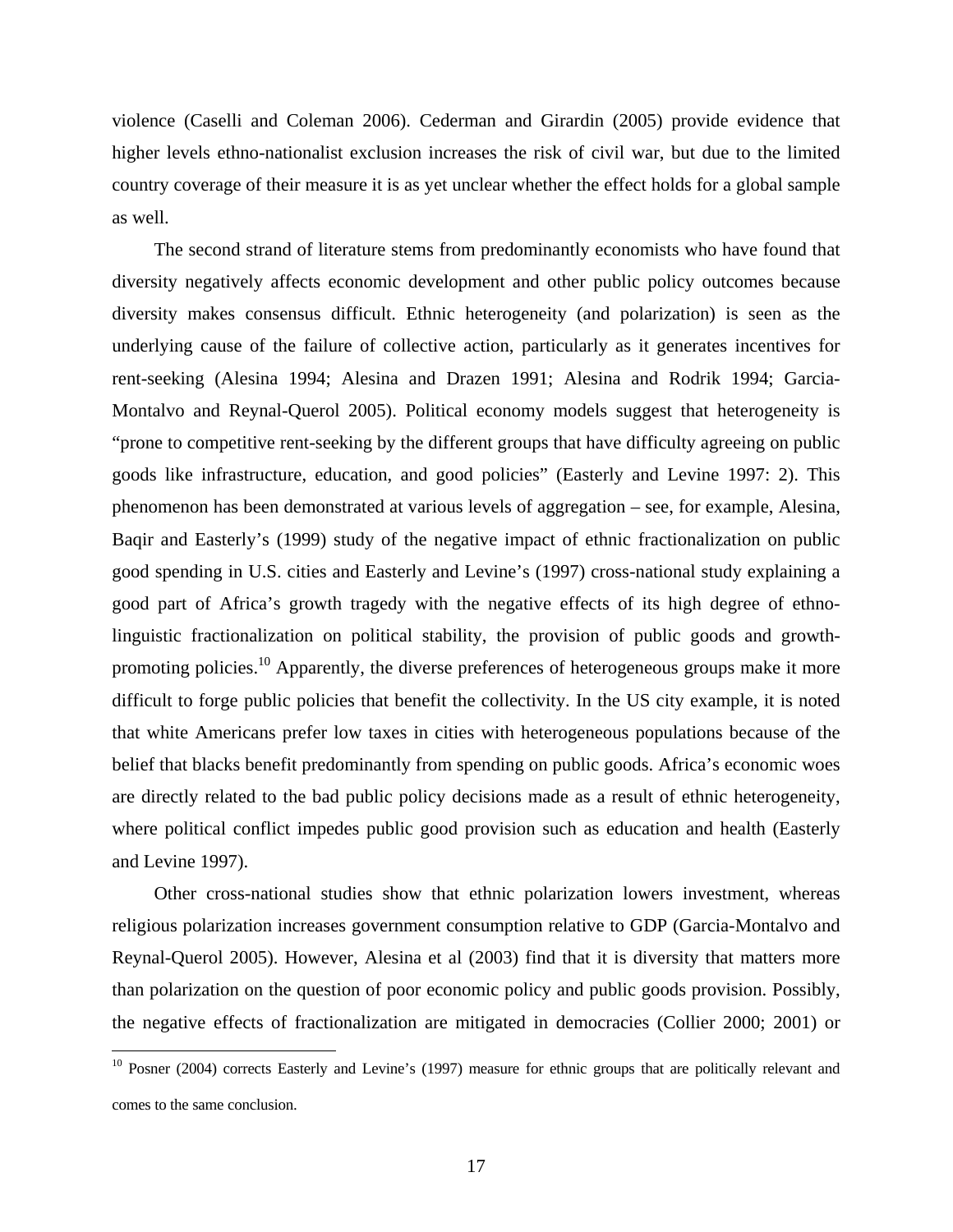rather, as Easterly (2001) argues, where institutional quality is high, which is only weakly correlated with democracy. However, institutional quality is itself negatively affected by ethnic fractionalization (Alesina et al. 2003; Keefer and Knack 2002).

Several scholars treat military spending as a public good both regionally and within countries because if in fact it buys security, then others benefit from having to spend less given the regional nature of the consequences (Olson 1982). If this is correct, then military spending and militarization more generally would be subject to the similar detrimental consequences of diversity as other forms of public goods provision, which would be consistent with the results presented above.

Starting with the second potential explanation, we believe that whilst the results are consistent with the predictions of this literature, the negative effect of diversity on public goods provision is unlikely to be the causal mechanism at work. This is because in our view it is highly questionable whether militarization represents a public good. Security is a public good, but militarization might not provide it. Collier and Hoeffler (2004b) do not find that higher military spending deters civil conflict, whilst Collier and Hoeffler (2004c) even show that higher spending might increase rather than reduce the risk of renewed conflict in fragile post-conflict societies. Kant (1795) and other liberals believe that military expenditures and other forms of militarization are likely to be excessive and indeed often dangerous as they spur rather than deter conflict and lower rather than increase security. Since democracy typically promotes public goods provision (Baum and Lake 2003; Boix 2001; Lake and Baum 2001), the interpretation of militarization as a form of public goods provision does not sit well since democracy lowers rather than increases militarization.

What about the other potential explanation? If policy makers can anticipate that ethnically and otherwise diverse societies are less rather than more prone to conflict, then there is less need to militarize in such societies and our estimated results make sense. That diversity can lead to peaceful conditions, in which high levels of militarization are not necessary, finds also support in some theoretical contributions. For example, Fearon and Laitin (1996) developed theories of interethnic cooperation built on in-group policing and fear of spirals of conflict, which might provide an explanation for the fact that highly fractionalized societies are surprisingly peaceful. Our estimations of government behavior in the military sector under conditions of diversity supports those views that suggest ways in which diversity may in fact constrain violence (Collier 2001b; Fearon and Laitin 1996; Varshney 2001).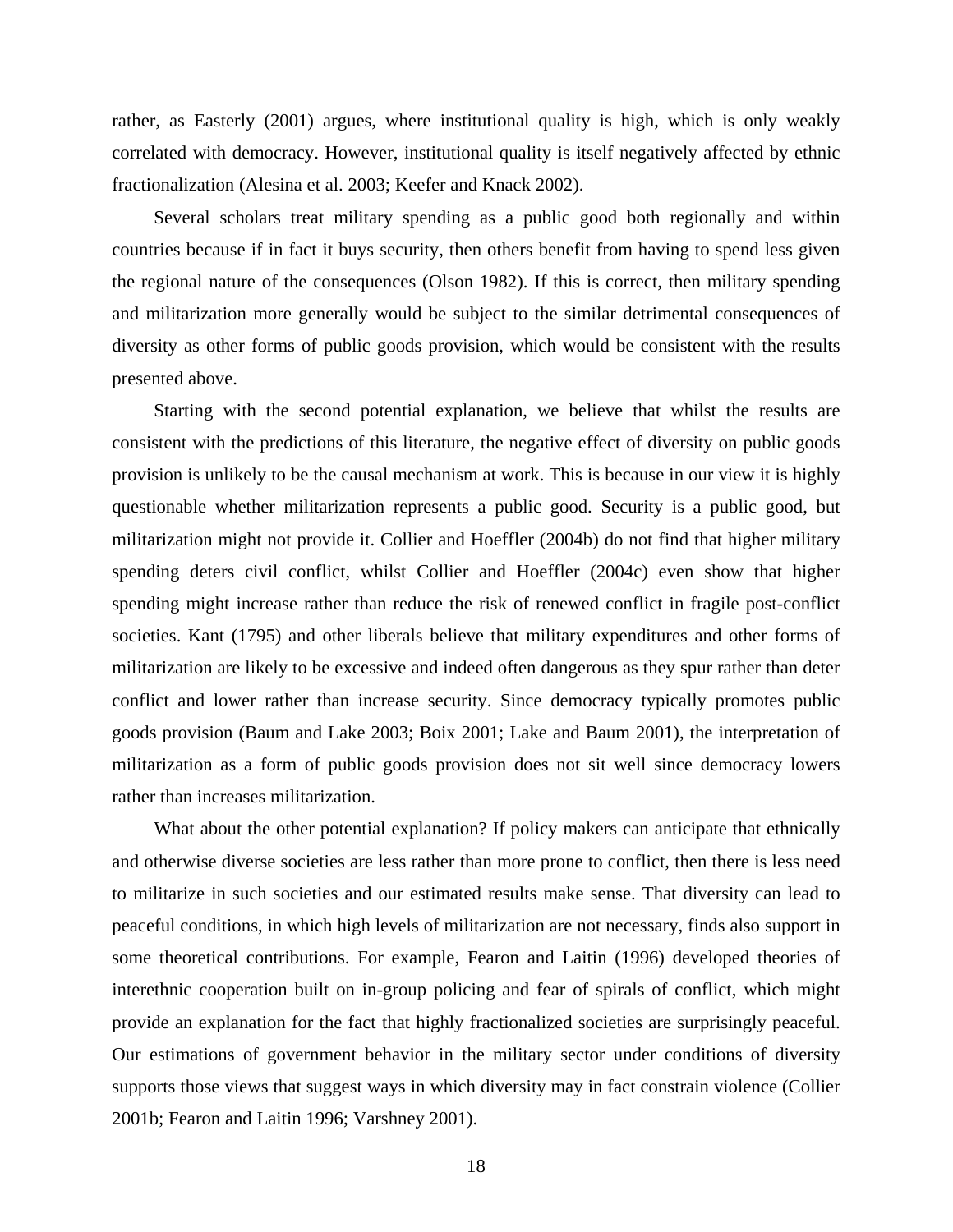Interestingly, the empirical literature suggests that while diverse societies tend to be more peaceful, situations of ethnic polarization and ethno-nationalist exclusion can indeed spur violent conflict. This is tentatively consistent with our findings since it is exactly for measures of ethnic polarization and ethno-nationalist exclusion for which we find no statistically significantly negative effect. Diverse societies are less militarized, but polarized societies are not. Neither are societies with strong levels of ethno-nationalist exclusion, but due to the limited country coverage of this measure, this finding needs to be treated as preliminary for the moment.

#### **Conclusions**

Explanations of violent conflict often see ethnic diversity as problematic because it can lead to mutual hatred and fear stemming from historic legacies, and may lead to security dilemmas and domination and control by majority-controlled states of minority groups and vice versa. The question our study was concerned with is: if the pessimistic theories of ethnic diversity and ethnic conflict are true, then do states respond first and foremost with militarization to address security considerations believing that higher militarization leads to greater security? Our results simply do not support this view. Militarization is actually lower under conditions of greater diversity measured by several different indicators.

Clearly, wider coverage of militarization variables beyond spending, the size of military forces and arms imports will provide more opportunities of testing the effects of ethnic and other diversity on states' response to real and perceived threats. Perhaps empirical studies in the future could include those expenditures classified as internal security expenditures on police and paramilitary forces, both public and private. Future research should also go beyond an aggregate measure of ethnic diversity and distinguish among ethnic minorities according to their degree of political activism and the extent to which grievances are expressed, their long-term political objective (equality of rights, autonomy, separatism and others) and the history of past violent clashes among ethnic groups in a country. One might be able to address some of these issues using data from the Minorities at Risk dataset, a task, which the current authors would like to take on in the future. Use of the dataset is not without problems, however, since the project only recognizes ethnic groups when some level of political conflict or repression exists. Since we are interested in how ethnic diversity relates to state militarization generally, not just in cases where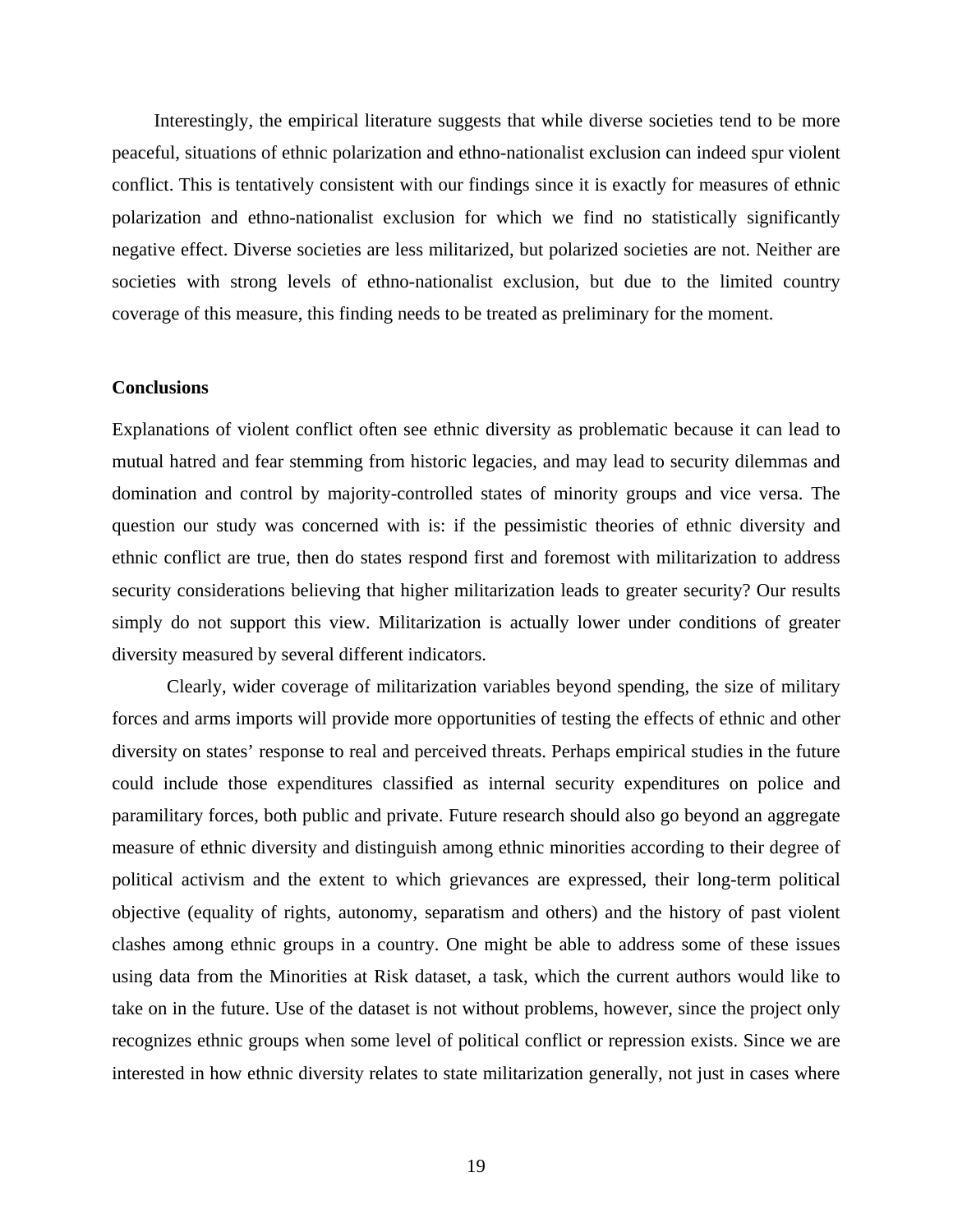conflict or repression exists, we used general measures of ethnic diversity and polarization, as otherwise our results might suffer from selection bias.

Our analyses suggest clearly that ethnic diversity promotes lower militarization. Two potential explanations were discussed for this result. One draws from research predominantly undertaken by economists demonstrating how public goods provision is systematically lower in more diverse societies. We argued against this interpretation of our results, stating that while security is a public good, militarization might not provide it. Also, if militarization were a public good then we would observe a positive effect of democracy on militarization since democracy is known to be a strong determinant of public goods provision. However, our results suggest the opposite. We therefore favor the second explanation, which draws from the empirical literature on conflict onset and duration. This literature demonstrates that contrary to conventional wisdom, more diverse societies are not more prone to conflict and indeed perhaps are even more peaceful. If so and policy makers anticipate this, then they might see less need for militarization in diverse societies. The empirical conflict literature also suggests that ethnically and religiously polarized countries and those characterized by ethno-nationalist exclusion might face a higher risk of armed conflict. Interestingly, it is for the measures of polarization and ethno-nationalist exclusion that we fail to find the statistically significant negative effect on militarization. In conclusion, we believe that our results are consistent with and complementary to the empirical literature on conflict that suggests that fears about social diversity as security threats are largely unfounded.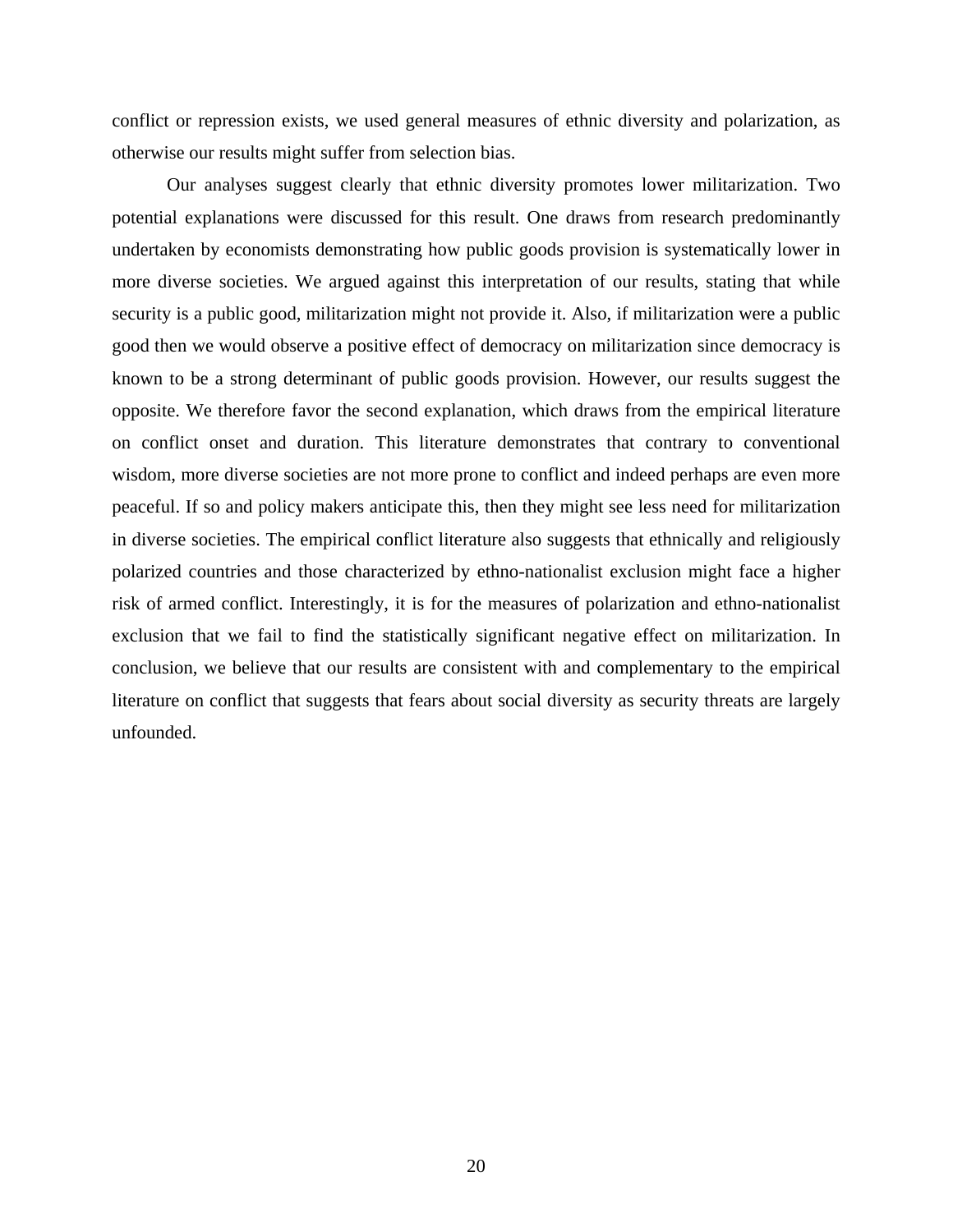|                                       |      | $\mathfrak{D}$ |      | 4    |      | 6    |      | 9    | 9    | 10   |
|---------------------------------------|------|----------------|------|------|------|------|------|------|------|------|
| 1: Ethfrac (Fearon & Laitin)          | 1.00 |                |      |      |      |      |      |      |      |      |
| 2: Relfrac (Fearon & Laitin)          | 0.39 | 1.00           |      |      |      |      |      |      |      |      |
| 3: Cultfrac (Fearon)                  | 0.82 | 0.33           | 1.00 |      |      |      |      |      |      |      |
| 4: Ethfrac (Alesina et al.)           | 0.76 | 0.31           | 0.74 | 1.00 |      |      |      |      |      |      |
| 5: Relfrac (Alesina et al.)           | 0.31 | 0.89           | 0.20 | 0.23 | 1.00 |      |      |      |      |      |
| 6: Linfrac (Alesina et al.)           | 0.88 | 0.40           | 0.74 | 0.68 | 0.31 | 1.00 |      |      |      |      |
| 7: Ethlinfrac (Roeder)                | 0.85 | 0.43           | 0.70 | 0.83 | 0.36 | 0.76 | 1.00 |      |      |      |
| 8: Ethfrac (Montalvo & Reynal-Querol) | 0.84 | 0.36           | 0.68 | 0.81 | 0.29 | 0.73 | 0.86 | 1.00 |      |      |
| 9: Relfrac (Montalvo & Reynal-Querol) | 0.51 | 0.50           | 0.50 | 0.53 | 0.51 | 0.48 | 0.52 | 0.54 | 1.00 |      |
| 10: Ethpol (Montalvo & Reynal-Querol) | 0.42 | 0.12           | 0.39 | 0.55 | 0.11 | 0.28 | 0.51 | 0.58 | 0.32 | 1.00 |
| 11: Relpol (Montalvo & Reynal-Querol) | 0.54 | 0.46           | 0.51 | 0.59 | 0.47 | 0.50 | 0.58 | 0.57 | 0.96 | 0.40 |

Table 1. Correlation matrix of fractionalization and polarization measures.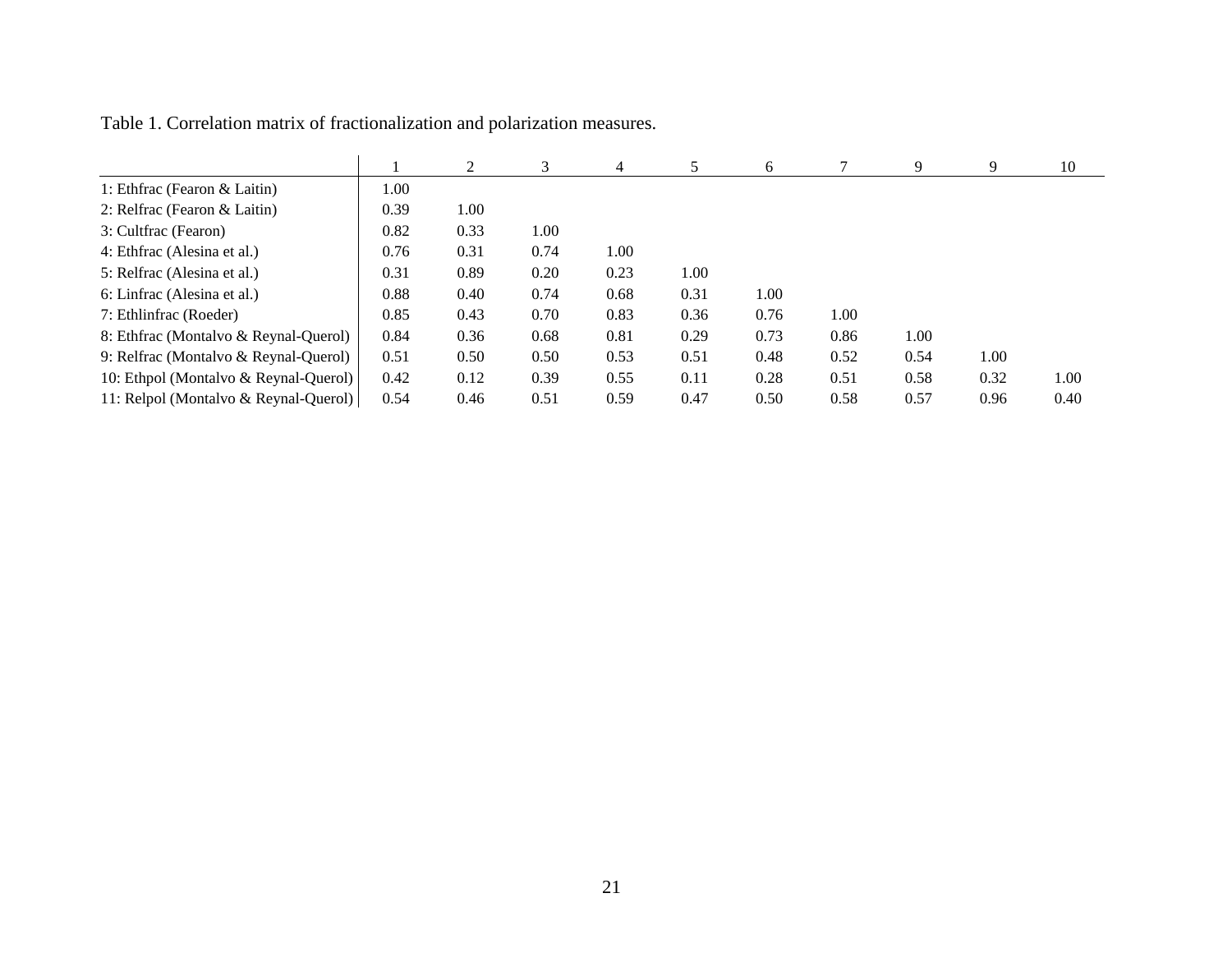| Variable                             | Obs  | Mean  | Std. Dev. | Min              | Max   |
|--------------------------------------|------|-------|-----------|------------------|-------|
| Military expenditures per GDP        | 1589 | 2.90  | 2.82      | $\theta$         | 29.00 |
| Military personnel per labor force   | 1393 | 1.39  | 1.72      | $\theta$         | 23.68 |
| Arms imports to total imports        | 1406 | 2.85  | 5.32      | $\overline{0}$   | 36.86 |
| Ethfrac (Fearon & Laitin)            | 1587 | 0.40  | 0.27      | $\theta$         | 0.93  |
| Relfrac (Fearon & Laitin)            | 1587 | 0.36  | 0.21      | $\theta$         | 0.78  |
| Cultfrac (Fearon)                    | 1561 | 0.30  | 0.20      | $\theta$         | 0.73  |
| Ethfrac (Alesina et al.)             | 1589 | 0.44  | 0.25      | $\overline{0}$   | 0.93  |
| Relfrac (Alesina et al.)             | 1589 | 0.42  | 0.23      | $\overline{0}$   | 0.86  |
| Linfrac (Alesina et al.)             | 1560 | 0.39  | 0.28      | $\theta$         | 0.92  |
| Ethlinfrac (Roeder)                  | 1589 | 0.46  | 0.27      | $\boldsymbol{0}$ | 0.98  |
| Ethfrac (Montalvo & Reynal-Querol)   | 1307 | 0.44  | 0.28      | 0.01             | 0.96  |
| Relfrac (Montalvo & Reynal-Querol)   | 1321 | 0.28  | 0.23      | 0.00             | 0.78  |
| Ethpol (Montalvo & Reynal-Querol)    | 1307 | 0.51  | 0.24      | 0.02             | 0.98  |
| Relpol (Montalvo & Reynal-Querol)    | 1321 | 0.46  | 0.34      | $\Omega$         | 1.00  |
| Ethexclusion (Cederman & Girardin)   | 876  | 0.05  | 0.15      | $\Omega$         | 0.99  |
| $GNI$ p.c. $(ln)$                    | 1589 | 8.34  | 1.15      | 5.94             | 10.49 |
| Economic growth                      | 1589 | 0.04  | 0.06      | $-0.51$          | 0.33  |
| Polity                               | 1589 | 2.92  | 6.97      | $-10.00$         | 10.00 |
| Government expenditures              | 1589 | 16.24 | 6.64      | 2.98             | 56.51 |
| Population (ln)                      | 1589 | 16.30 | 1.46      | 12.87            | 20.97 |
| Contiguous military expenditures     | 1589 | 2.97  | 2.28      | $\boldsymbol{0}$ | 24.46 |
| Contiguous military personnel        | 1393 | 1.21  | 1.14      | $\Omega$         | 9.43  |
| Contiguous arms imports              | 1406 | 2.85  | 5.32      | $\Omega$         | 36.86 |
| Peace years (civil war)              | 1589 | 20.14 | 18.95     | $\Omega$         | 56.00 |
| Peace years (international conflict) | 1589 | 26.77 | 17.31     | 0.00             | 56.00 |
| Civil war                            | 1589 | 0.19  | 0.39      | 0.00             | 1.00  |
| International conflict               | 1589 | 0.02  | 0.13      | 0.00             | 1.00  |

## Table 2. Summary statistics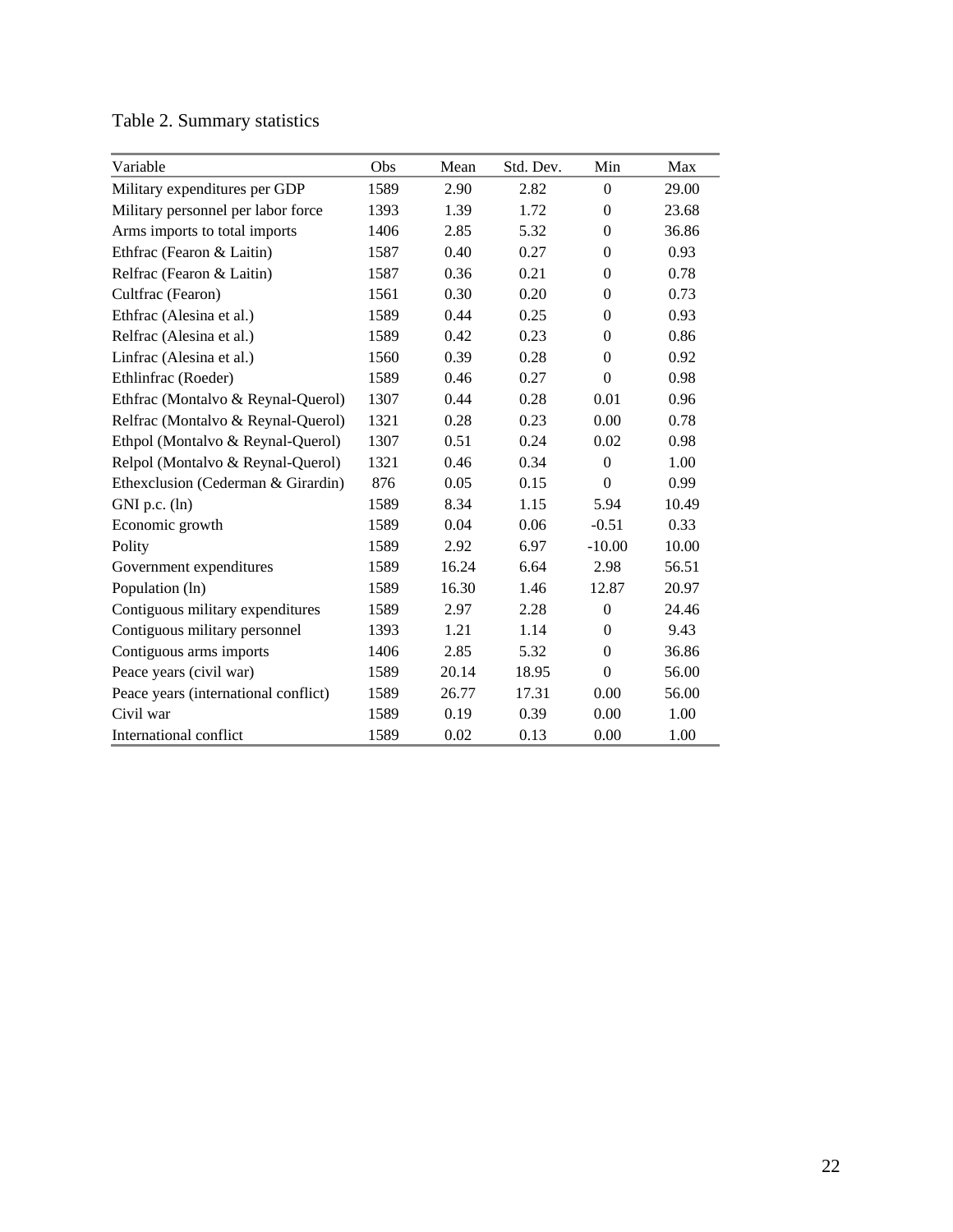|                                | (1)         | (2)         | (3)        | (4)        | (5)            | (6)        |
|--------------------------------|-------------|-------------|------------|------------|----------------|------------|
|                                | Military    | Military    | Military   | Military   | Arms           | Arms       |
|                                | Expend.     | Expend.     | Pers.      | Pers.      | <b>Imports</b> | Imports    |
| Ethfrac (Fearon & Laitin)      | $-2.523***$ | $-2.545***$ | $-0.903**$ | $-0.940**$ | $-3.307**$     | $-3.311**$ |
|                                | (4.15)      | (4.15)      | (2.46)     | (2.46)     | (2.41)         | (2.46)     |
| Relfrac (Fearon & Laitin)      | 0.877       | 0.880       | $-0.541$   | $-0.559$   | 0.611          | 0.647      |
|                                | (1.20)      | (1.21)      | (1.31)     | (1.34)     | (0.40)         | (0.43)     |
| $GNI$ p.c. $(ln)$              | $-0.328$    | $-0.338$    | 0.050      | 0.035      | $-0.690*$      | $-0.647*$  |
|                                | (1.39)      | (1.43)      | (0.46)     | (0.31)     | (1.93)         | (1.86)     |
| Economic growth                | $1.293**$   | $1.281**$   | 0.093      | 0.064      | $-0.208$       | $-0.097$   |
|                                | (2.08)      | (2.09)      | (0.14)     | (0.10)     | (0.08)         | (0.04)     |
| Polity                         | $-0.040**$  | $-0.039**$  | $-0.012*$  | $-0.012*$  | $-0.105$       | $-0.112*$  |
|                                | (2.28)      | (2.25)      | (1.89)     | (1.79)     | (1.62)         | (1.72)     |
| Government expenditures        | $0.158***$  | $0.157***$  | $0.028**$  | $0.028**$  | $0.161**$      | $0.164***$ |
|                                | (4.52)      | (4.56)      | (2.17)     | (2.15)     | (2.52)         | (2.69)     |
| Population (ln)                | $-0.034$    | $-0.044$    | $-0.150**$ | $-0.164**$ | 0.375          | 0.390      |
|                                | (0.30)      | (0.38)      | (2.35)     | (2.30)     | (1.49)         | (1.57)     |
| Contiguous militarization      | $0.130**$   | $0.126**$   | $0.568**$  | $0.557**$  | 0.110          | $0.118*$   |
|                                | (2.52)      | (2.48)      | (2.23)     | (2.17)     | (1.55)         | (1.72)     |
| Peace years (civil war)        | $-0.020***$ | $-0.020***$ | $-0.004*$  | $-0.004**$ | $-0.024*$      | $-0.024*$  |
|                                | (3.74)      | (3.74)      | (1.81)     | (2.02)     | (1.84)         | (1.89)     |
| Peace years (intern. conflict) | 0.006       | 0.007       | $-0.009$   | $-0.009$   | $-0.035**$     | $-0.031**$ |
|                                | (0.72)      | (0.74)      | (1.56)     | (1.53)     | (2.30)         | (2.20)     |
| Civil war                      | $0.639***$  | $0.639***$  | 0.055      | 0.053      | $2.375**$      | $2.391***$ |
|                                | (3.24)      | (3.26)      | (0.77)     | (0.76)     | (2.55)         | (2.60)     |
| International conflict         | 0.763       | 0.761       | $0.608*$   | $0.612*$   | 3.232**        | 3.160**    |
|                                | (1.24)      | (1.25)      | (1.79)     | (1.80)     | (2.19)         | (2.18)     |
| <b>Observations</b>            | 1587        | 1587        | 1383       | 1383       | 1396           | 1396       |
| Countries                      | 131         | 131         | 138        | 138        | 139            | 139        |

Table 3. Militarization and Fearon and Laitin's measures of fractionalization, 1988–2002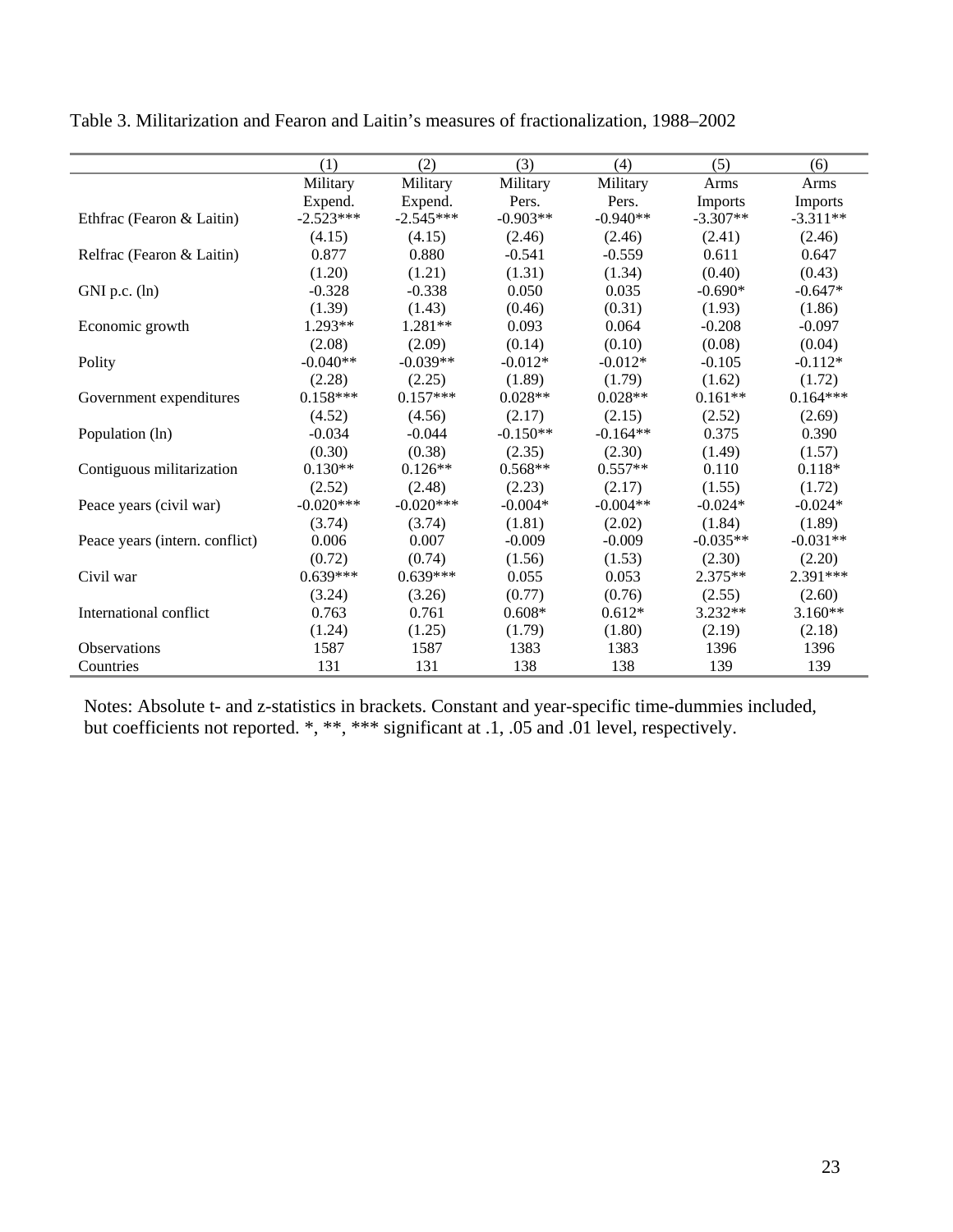|                      | (1)         | (2)         | (3)         | (4)         | (5)          | (6)          |
|----------------------|-------------|-------------|-------------|-------------|--------------|--------------|
|                      | Military    | Military    | Military    | Military    | Arms Imports | Arms Imports |
|                      | Expend.     | Expend.     | Pers.       | Pers.       |              |              |
| Ethfrac (Montalvo    | $-1.580**$  | $-1.688**$  | $-0.771$    | $-0.777$    | $-2.985*$    | $-2.979*$    |
| $&$ R-Q.)            |             |             |             |             |              |              |
|                      | (2.02)      | (2.03)      | (1.22)      | (1.21)      | (1.68)       | (1.68)       |
| Relfrac (Montalvo    | 1.173       | 1.002       | 0.786       | 0.769       | 0.670        | 0.684        |
| $&$ R-Q.)            |             |             |             |             |              |              |
|                      | (1.40)      | (1.11)      | (1.37)      | (1.35)      | (0.37)       | (0.38)       |
| $GNI$ p.c. $(ln)$    | 0.062       | $-0.026$    | $0.218*$    | $0.213*$    | $-0.406$     | $-0.407$     |
|                      | (0.25)      | (0.08)      | (1.76)      | (1.69)      | (1.09)       | (1.10)       |
| Economic growth      | 0.848       | 0.855       | $-0.967$    | $-0.968$    | $-4.458$     | $-4.354$     |
|                      | (1.21)      | (1.22)      | (0.86)      | (0.87)      | (1.14)       | (1.12)       |
| Polity               | $-0.036**$  | $-0.032*$   | $-0.005$    | $-0.005$    | $-0.160**$   | $-0.160**$   |
|                      | (1.98)      | (1.80)      | (0.76)      | (0.74)      | (2.09)       | (2.12)       |
| Government           | $0.135***$  | $0.128***$  | $0.016**$   | $0.016**$   | $0.208***$   | $0.205***$   |
| expenditures         |             |             |             |             |              |              |
|                      | (5.01)      | (4.84)      | (2.01)      | (2.00)      | (2.60)       | (2.58)       |
| Population (ln)      | $-0.121$    | $-0.204$    | $-0.223**$  | $-0.231**$  | 0.370        | 0.361        |
|                      | (0.84)      | (1.21)      | (2.49)      | (2.49)      | (1.31)       | (1.28)       |
| Contiguous           | $0.104**$   | $0.090*$    | $0.579**$   | $0.574**$   | 0.115        | 0.113        |
| militarization       |             |             |             |             |              |              |
|                      | (1.99)      | (1.80)      | (2.13)      | (2.12)      | (1.37)       | (1.35)       |
| Peace years (civil   | $-0.023***$ | $-0.023***$ | $-0.006***$ | $-0.006***$ | $-0.039**$   | $-0.039***$  |
| war)                 |             |             |             |             |              |              |
|                      | (4.07)      | (3.95)      | (2.94)      | (2.97)      | (2.56)       | (2.60)       |
| Peace years (intern. | 0.010       | 0.011       | $-0.007$    | $-0.007$    | $-0.036**$   | $-0.036**$   |
| conflict)            |             |             |             |             |              |              |
|                      | (1.19)      | (1.36)      | (1.23)      | (1.21)      | (2.33)       | (2.36)       |
| Civil war            | $0.598***$  | $0.603***$  | 0.068       | 0.068       | 2.185**      | $2.191**$    |
|                      | (2.92)      | (2.96)      | (0.93)      | (0.94)      | (2.16)       | (2.18)       |
| International        | 0.254       | 0.233       | $0.300*$    | $0.298*$    | 1.886**      | $1.903**$    |
| conflict             |             |             |             |             |              |              |
|                      | (0.87)      | (0.81)      | (1.76)      | (1.76)      | (2.16)       | (2.21)       |
| <b>Observations</b>  | 1307        | 1307        | 1161        | 1161        | 1164         | 1164         |
| Countries            | 102         | 102         | 109         | 109         | 109          | 109          |

Table 4. Militarization and Montalvo and Reynal-Queirol's measures of fractionalization, 1988– 2002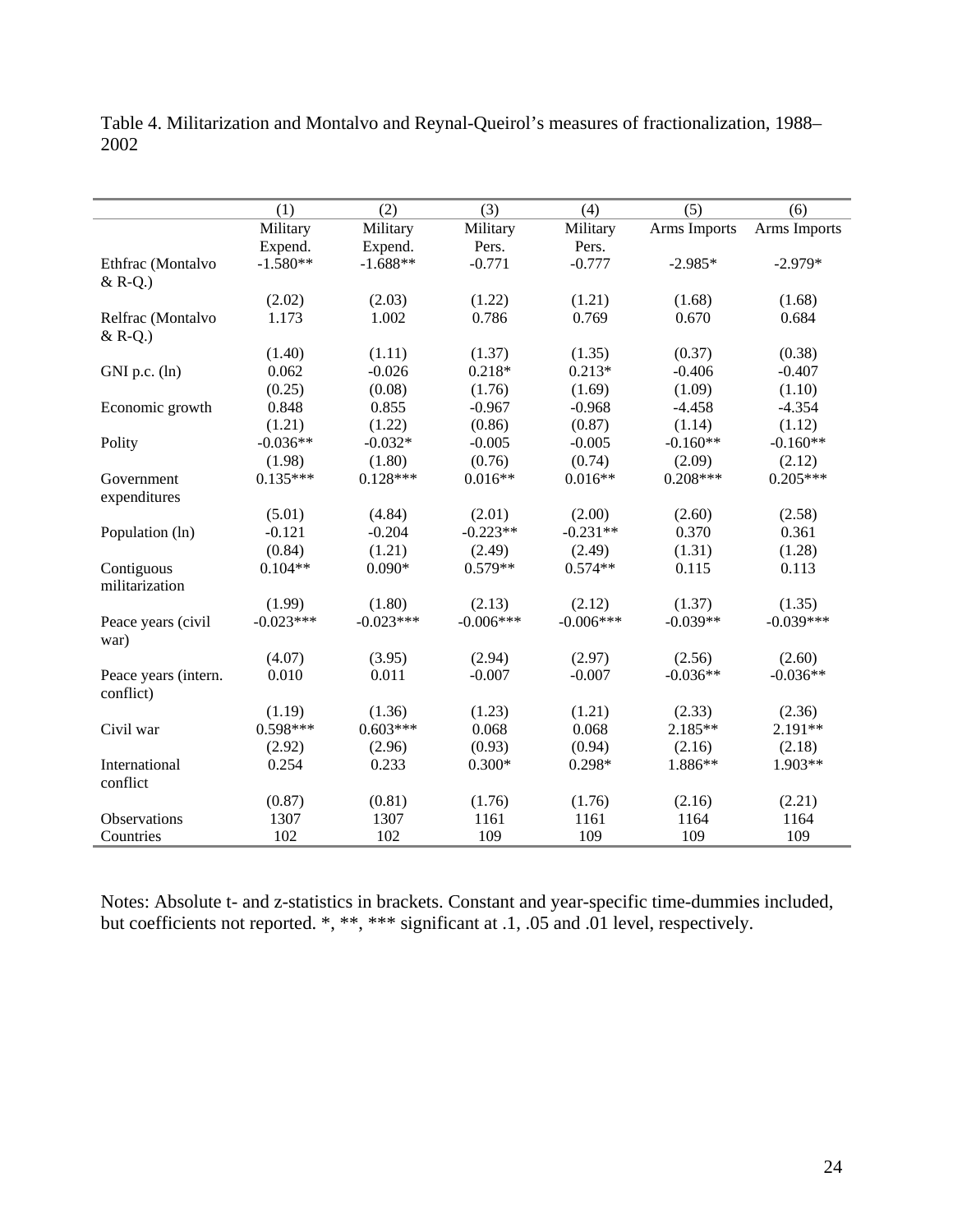|                                | (1)         | (2)         | (3)        | (4)        | (5)        | (6)        |
|--------------------------------|-------------|-------------|------------|------------|------------|------------|
|                                | Military    | Military    | Military   | Military   | Arms       | Arms       |
|                                | Expend.     | Expend.     | Pers.      | Pers.      | Imports    | Imports    |
| Ethlinfrac (Roeder)            | $-1.612**$  | $-1.634**$  | $-0.940**$ | $-0.978**$ | $-2.300*$  | $-2.306*$  |
|                                | (2.20)      | (2.21)      | (2.05)     | (2.05)     | (1.71)     | (1.78)     |
| $GNI$ p.c. $(ln)$              | $-0.241$    | $-0.252$    | 0.086      | 0.074      | $-0.541$   | $-0.509$   |
|                                | (0.98)      | (1.02)      | (0.87)     | (0.72)     | (1.35)     | (1.28)     |
| Economic growth                | 1.282**     | $1.271**$   | 0.137      | 0.112      | $-0.457$   | $-0.379$   |
|                                | (2.07)      | (2.07)      | (0.22)     | (0.18)     | (0.19)     | (0.16)     |
| Polity                         | $-0.038**$  | $-0.037**$  | $-0.012*$  | $-0.011*$  | $-0.097$   | $-0.102$   |
|                                | (2.18)      | (2.16)      | (1.83)     | (1.74)     | (1.51)     | (1.58)     |
| Government expenditures        | $0.158***$  | $0.157***$  | $0.025**$  | $0.025**$  | $0.150**$  | $0.153***$ |
|                                | (4.51)      | (4.55)      | (2.06)     | (2.03)     | (2.46)     | (2.61)     |
| Population (ln)                | $-0.024$    | $-0.033$    | $-0.140**$ | $-0.154**$ | 0.367      | 0.383      |
|                                | (0.21)      | (0.29)      | (2.18)     | (2.13)     | (1.52)     | (1.61)     |
| Contiguous militarization      | $0.130**$   | $0.126**$   | $0.574**$  | $0.562**$  | 0.120      | $0.129*$   |
|                                | (2.54)      | (2.50)      | (2.22)     | (2.15)     | (1.63)     | (1.81)     |
| Peace years (civil war)        | $-0.020***$ | $-0.020***$ | $-0.004*$  | $-0.004**$ | $-0.022*$  | $-0.022*$  |
|                                | (3.60)      | (3.60)      | (1.75)     | (2.00)     | (1.72)     | (1.74)     |
| Peace years (intern. conflict) | 0.007       | 0.007       | $-0.009$   | $-0.009$   | $-0.034**$ | $-0.030**$ |
|                                | (0.74)      | (0.75)      | (1.50)     | (1.48)     | (2.26)     | (2.17)     |
| Civil war                      | $0.642***$  | $0.642***$  | 0.062      | 0.060      | 2.389**    | 2.403***   |
|                                | (3.24)      | (3.27)      | (0.88)     | (0.87)     | (2.57)     | (2.62)     |
| International conflict         | 0.753       | 0.753       | $0.607*$   | $0.612*$   | $3.249**$  | $3.176**$  |
|                                | (1.23)      | (1.24)      | (1.76)     | (1.77)     | (2.17)     | (2.16)     |
| Observations                   | 1589        | 1589        | 1393       | 1393       | 1406       | 1406       |
| Countries                      | 132         | 132         | 139        | 139        | 140        | 140        |

Table 5. Militarization and Roeder's measure of fractionalization, 1988–2002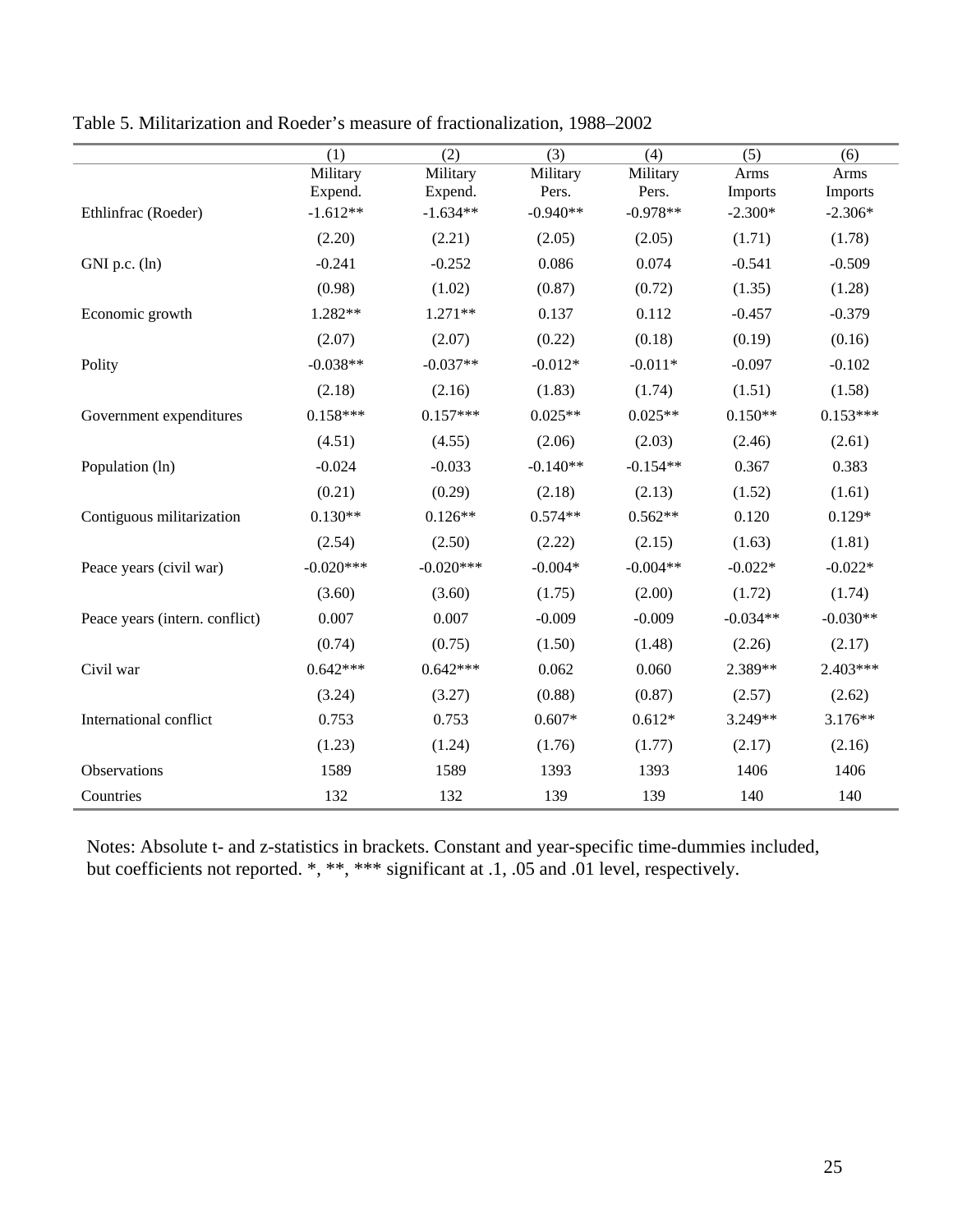|                          | (1)         | (2)         | (3)        | (4)        | (5)        | (6)          |
|--------------------------|-------------|-------------|------------|------------|------------|--------------|
|                          | Military    | Military    | Military   | Military   | Arms       | Arms Imports |
|                          | Expend.     | Expend.     | Pers.      | Pers.      | Imports    |              |
| Ethfrac (Alesina et al.) | 0.517       | 0.486       | 0.901      | 0.867      | 1.590      | 1.470        |
|                          | (0.51)      | (0.48)      | (1.12)     | (1.06)     | (1.01)     | (0.95)       |
| Relfrac (Alesina et al.) | $-0.321$    | $-0.314$    | $-0.794*$  | $-0.801*$  | $-0.498$   | $-0.428$     |
|                          | (0.47)      | (0.46)      | (1.88)     | (1.89)     | (0.34)     | (0.30)       |
| Linfrac (Alesina et al.) | $-1.464*$   | $-1.473*$   | $-0.943$   | $-0.961$   | $-2.688*$  | $-2.698**$   |
|                          | (1.77)      | (1.78)      | (1.53)     | (1.57)     | (1.96)     | (1.99)       |
| GNI p.c. (ln)            | $-0.187$    | $-0.203$    | 0.155      | 0.140      | $-0.437$   | $-0.414$     |
|                          | (0.73)      | (0.78)      | (1.40)     | (1.24)     | (1.13)     | (1.11)       |
| Economic growth          | 1.197*      | 1.182*      | 0.028      | 0.006      | 0.330      | 0.414        |
|                          | (1.83)      | (1.83)      | (0.04)     | (0.01)     | (0.14)     | (0.18)       |
| Polity                   | $-0.037**$  | $-0.037**$  | $-0.012*$  | $-0.011*$  | $-0.108$   | $-0.115*$    |
|                          | (2.15)      | (2.11)      | (1.77)     | (1.69)     | (1.63)     | (1.72)       |
| Government               | $0.159***$  | $0.158***$  | $0.025**$  | $0.025**$  | $0.154**$  | $0.157***$   |
| expenditures             |             |             |            |            |            |              |
|                          | (4.50)      | (4.54)      | (2.11)     | (2.08)     | (2.49)     | (2.65)       |
| Population (ln)          | $-0.022$    | $-0.033$    | $-0.129**$ | $-0.141**$ | 0.393      | $0.405*$     |
|                          | (0.19)      | (0.28)      | (2.08)     | (2.05)     | (1.63)     | (1.70)       |
| Contiguous               | $0.129**$   | $0.124**$   | $0.569**$  | $0.558**$  | 0.114      | $0.123*$     |
| militarization           |             |             |            |            |            |              |
|                          | (2.49)      | (2.44)      | (2.24)     | (2.17)     | (1.51)     | (1.69)       |
| Peace years (civil war)  | $-0.018***$ | $-0.018***$ | $-0.003$   | $-0.004*$  | $-0.016$   | $-0.016$     |
|                          | (3.33)      | (3.32)      | (1.51)     | (1.71)     | (1.16)     | (1.21)       |
| Peace years (intern.     | 0.006       | 0.006       | $-0.009$   | $-0.009$   | $-0.039**$ | $-0.035**$   |
| conflict)                |             |             |            |            |            |              |
|                          | (0.64)      | (0.67)      | (1.51)     | (1.49)     | (2.47)     | (2.40)       |
| Civil war                | $0.629***$  | $0.629***$  | 0.034      | 0.032      | $2.482**$  | $2.501**$    |
|                          | (2.95)      | (2.98)      | (0.51)     | (0.49)     | (2.44)     | (2.49)       |
| International conflict   | 0.797       | 0.794       | $0.629*$   | $0.632*$   | 3.284**    | 3.208**      |
|                          | (1.30)      | (1.30)      | (1.81)     | (1.82)     | (2.17)     | (2.16)       |
| Observations             | 1560        | 1560        | 1360       | 1360       | 1373       | 1373         |
| Countries                | 130         | 130         | 136        | 136        | 137        | 137          |

Table 6. Militarization and Alesina et al.'s measures of fractionalization, 1988–2002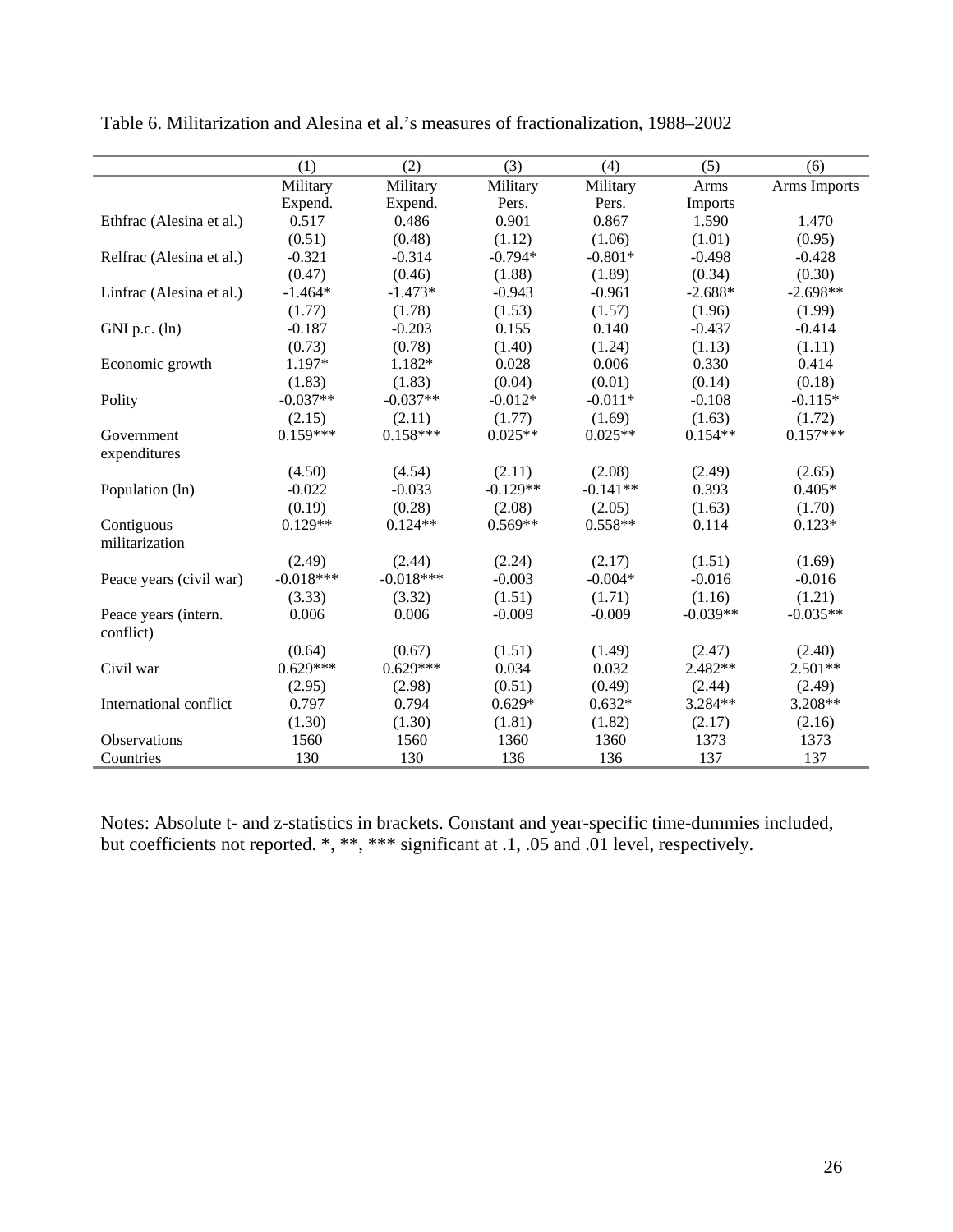|                      | (1)         | (2)         | (3)            | (4)        | (5)        | (6)          |
|----------------------|-------------|-------------|----------------|------------|------------|--------------|
|                      | Military    | Military    | Military Pers. | Military   | Arms       | Arms Imports |
|                      | Expend.     | Expend.     |                | Pers.      | Imports    |              |
| Cultfrac (Fearon)    | $-1.447$    | $-1.488$    | $-0.906$       | $-0.939*$  | $-1.703$   | $-1.731$     |
|                      | (1.54)      | (1.55)      | (1.62)         | (1.68)     | (0.95)     | (1.00)       |
| Relfrac (Fearon &    | 0.473       | 0.469       | $-0.620$       | $-0.651*$  | 0.012      | 0.046        |
| Laitin)              |             |             |                |            |            |              |
|                      | (0.61)      | (0.60)      | (1.62)         | (1.70)     | (0.01)     | (0.02)       |
| $GNI$ p.c. $(ln)$    | $-0.169$    | $-0.196$    | 0.081          | 0.062      | $-0.432$   | $-0.393$     |
|                      | (0.67)      | (0.77)      | (0.70)         | (0.54)     | (1.10)     | (1.00)       |
| Economic growth      | 1.394**     | 1.369**     | 0.097          | 0.066      | $-0.311$   | $-0.211$     |
|                      | (2.24)      | (2.22)      | (0.15)         | (0.10)     | (0.12)     | (0.08)       |
| Polity               | $-0.037**$  | $-0.036**$  | $-0.012*$      | $-0.011*$  | $-0.098$   | $-0.104*$    |
|                      | (2.16)      | (2.08)      | (1.81)         | (1.70)     | (1.55)     | (1.65)       |
| Government           | $0.160***$  | $0.158***$  | $0.029**$      | $0.029**$  | $0.160**$  | $0.162***$   |
| expenditures         |             |             |                |            |            |              |
|                      | (4.52)      | (4.56)      | (2.24)         | (2.22)     | (2.44)     | (2.61)       |
| Population (ln)      | $-0.064$    | $-0.086$    | $-0.166***$    | $-0.185**$ | 0.323      | 0.338        |
|                      | (0.54)      | (0.70)      | (2.62)         | (2.55)     | (1.35)     | (1.44)       |
| Contiguous           | $0.131**$   | $0.122**$   | $0.579**$      | $0.565**$  | 0.117      | $0.126*$     |
| militarization       |             |             |                |            |            |              |
|                      | (2.55)      | (2.44)      | (2.29)         | (2.21)     | (1.56)     | (1.73)       |
| Peace years (civil   | $-0.019***$ | $-0.019***$ | $-0.004$       | $-0.004*$  | $-0.021$   | $-0.020$     |
| war)                 |             |             |                |            |            |              |
|                      | (3.51)      | (3.48)      | (1.55)         | (1.77)     | (1.55)     | (1.58)       |
| Peace years (intern. | 0.006       | 0.006       | $-0.011*$      | $-0.011*$  | $-0.035**$ | $-0.031**$   |
| confl.)              |             |             |                |            |            |              |
|                      | (0.65)      | (0.68)      | (1.82)         | (1.79)     | (2.21)     | (2.12)       |
| Civil war            | $0.676***$  | $0.675***$  | 0.066          | 0.064      | $2.472**$  | 2.487***     |
|                      | (3.35)      | (3.37)      | (0.90)         | (0.89)     | (2.55)     | (2.59)       |
| International        | 0.778       | 0.776       | $0.623*$       | $0.630*$   | 3.299**    | 3.234**      |
| conflict             |             |             |                |            |            |              |
|                      | (1.24)      | (1.25)      | (1.80)         | (1.81)     | (2.17)     | (2.16)       |
| Observations         | 1561        | 1561        | 1362           | 1362       | 1374       | 1374         |
| Countries            | 129         | 129         | 136            | 136        | 137        | 137          |

Table 7. Militarization and Fearon and Laitin's measures of ethnic fractionalization adjusted for cultural/linguistic distance.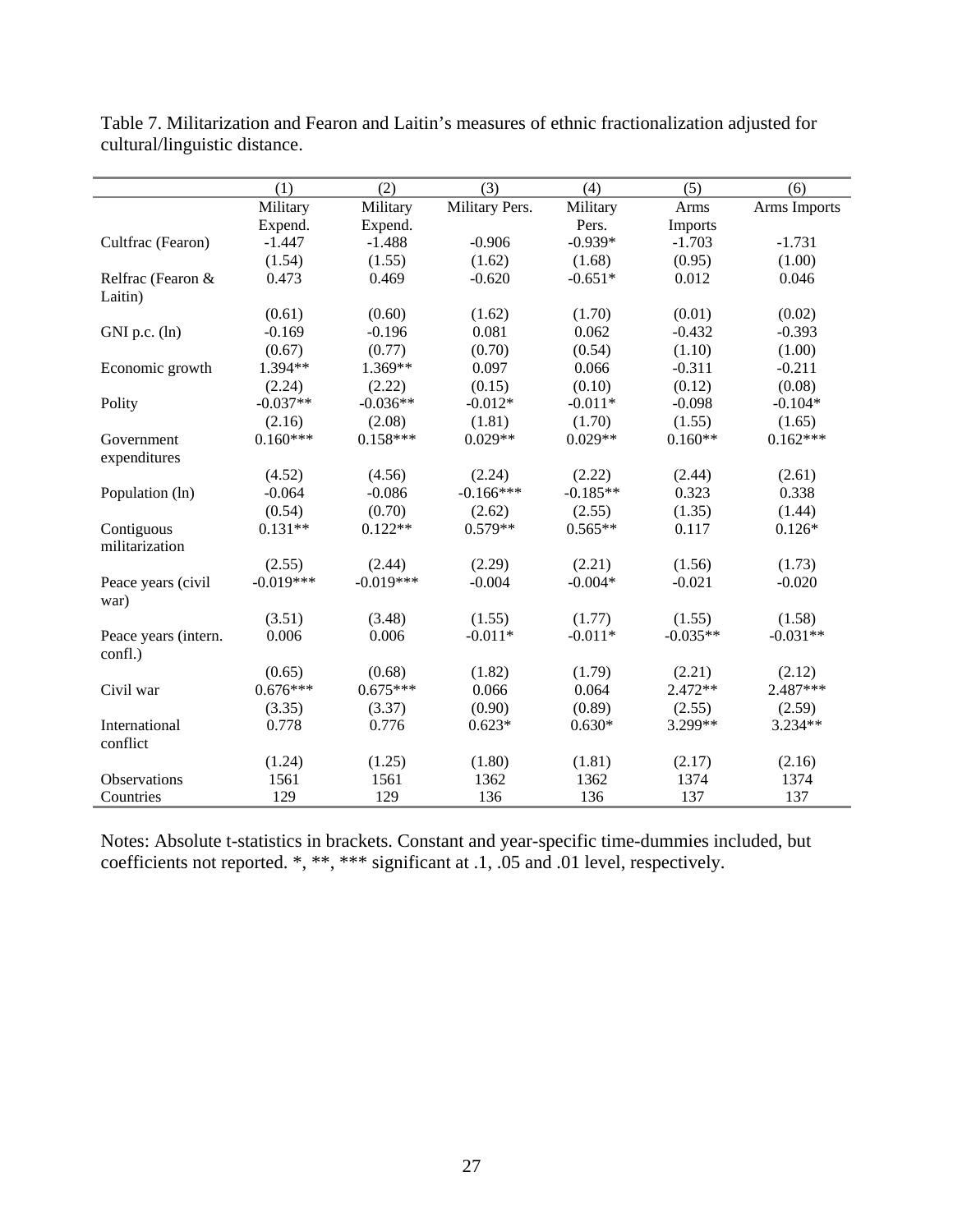|                    | (1)         | (2)         | (3)            | (4)            | (5)          | (6)        |
|--------------------|-------------|-------------|----------------|----------------|--------------|------------|
|                    | Military    | Military    | Military Pers. | Military Pers. | Arms Imports | Arms       |
|                    | Expend.     | Expend.     |                |                |              | Imports    |
| Ethpol (Montalvo   | 0.112       | 0.081       | 0.179          | 0.175          | $-1.600$     | $-1.581$   |
| $&$ R-Q.)          |             |             |                |                |              |            |
|                    | (0.11)      | (0.08)      | (0.26)         | (0.26)         | (0.82)       | (0.81)     |
| Relpol (Montalvo   | 0.331       | 0.071       | 0.074          | 0.053          | 0.099        | 0.114      |
| $&$ R-Q.)          |             |             |                |                |              |            |
|                    | (0.52)      | (0.10)      | (0.21)         | (0.16)         | (0.08)       | (0.09)     |
| GNI p.c. (ln)      | 0.183       | 0.062       | $0.252**$      | $0.244**$      | $-0.095$     | $-0.097$   |
|                    | (0.76)      | (0.20)      | (2.17)         | (2.10)         | (0.26)       | (0.26)     |
| Economic growth    | 0.825       | 0.833       | $-0.976$       | $-0.976$       | $-4.506$     | $-4.381$   |
|                    | (1.19)      | (1.19)      | (0.88)         | (0.88)         | (1.15)       | (1.13)     |
| Polity             | $-0.035*$   | $-0.031*$   | $-0.005$       | $-0.005$       | $-0.157**$   | $-0.157**$ |
|                    | (1.91)      | (1.74)      | (0.76)         | (0.74)         | (2.08)       | (2.11)     |
| Government         | $0.134***$  | $0.128***$  | $0.016**$      | $0.016**$      | $0.204***$   | $0.200**$  |
| expenditures       |             |             |                |                |              |            |
|                    | (4.98)      | (4.81)      | (1.99)         | (1.99)         | (2.59)       | (2.56)     |
| Population (ln)    | $-0.153$    | $-0.251$    | $-0.236***$    | $-0.246***$    | 0.274        | 0.264      |
|                    | (1.08)      | (1.46)      | (3.07)         | (3.06)         | (1.05)       | (1.01)     |
| Contiguous         | $0.103**$   | $0.089*$    | $0.579**$      | $0.574**$      | 0.120        | 0.116      |
| militarization     |             |             |                |                |              |            |
|                    | (1.97)      | (1.77)      | (2.15)         | (2.14)         | (1.38)       | (1.34)     |
| Peace years (civil | $-0.023***$ | $-0.022***$ | $-0.006***$    | $-0.006***$    | $-0.042**$   | $-0.041**$ |
| war)               |             |             |                |                |              |            |
|                    | (3.86)      | (3.82)      | (2.85)         | (2.91)         | (2.35)       | (2.40)     |
| Peace years        | 0.010       | 0.012       | $-0.007$       | $-0.007$       | $-0.035**$   | $-0.035**$ |
| (intern. confl.)   |             |             |                |                |              |            |
|                    | (1.20)      | (1.38)      | (1.21)         | (1.19)         | (2.24)       | (2.28)     |
| Civil war          | $0.597***$  | $0.602***$  | 0.067          | 0.067          | 2.178**      | 2.187**    |
|                    | (2.90)      | (2.95)      | (0.90)         | (0.92)         | (2.18)       | (2.21)     |
| International      | 0.253       | 0.231       | $0.298*$       | $0.296*$       | 1.865**      | 1.887**    |
| conflict           |             |             |                |                |              |            |
|                    | (0.86)      | (0.81)      | (1.74)         | (1.74)         | (2.10)       | (2.16)     |
| Observations       | 1307        | 1307        | 1161           | 1161           | 1164         | 1164       |
| Countries          | 102         | 102         | 109            | 109            | 109          | 109        |

Table 8. Militarization and Montalvo and Reynal-Queirol's measures of ethnic and religious polarization.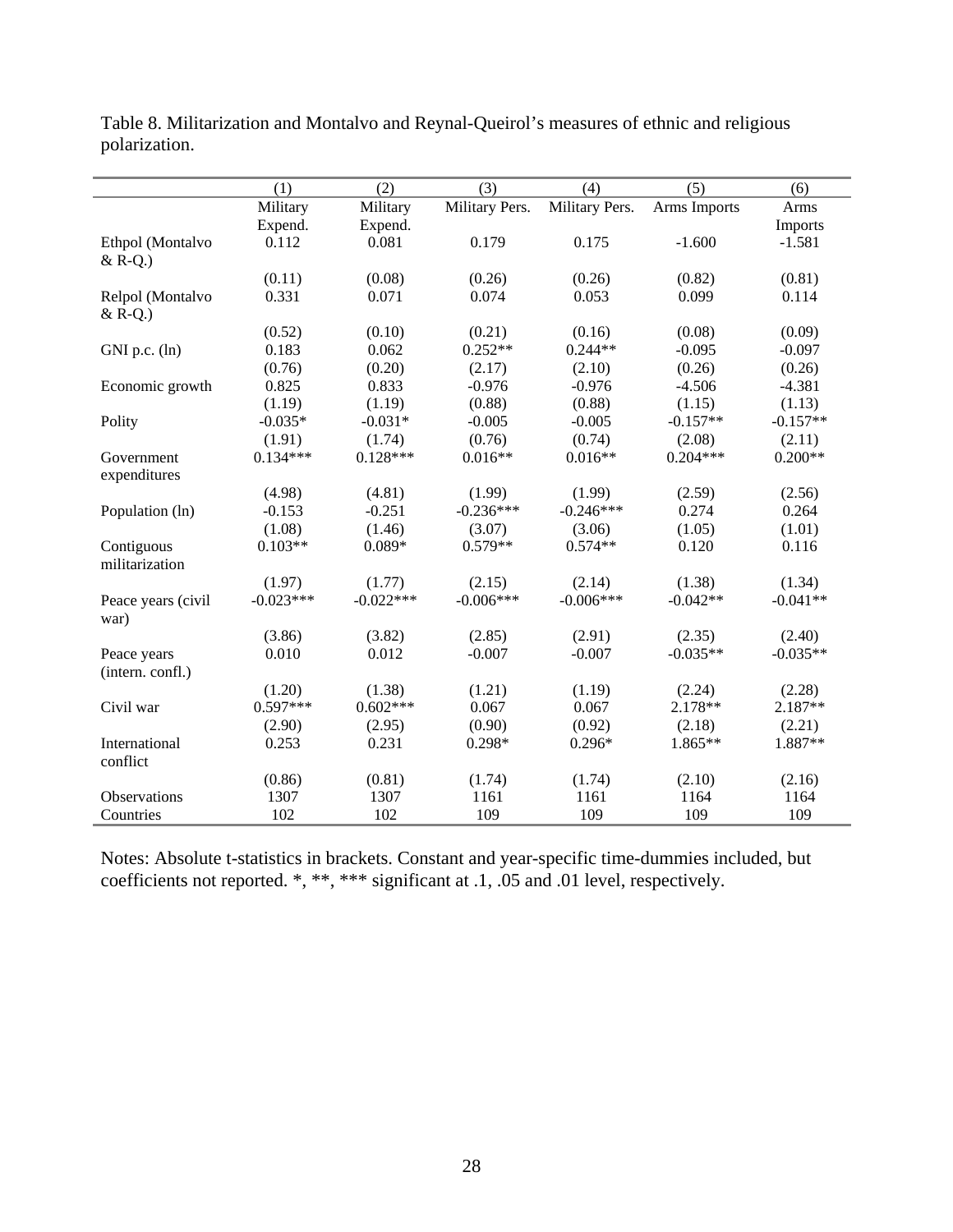|                                | (1)        | (2)        | (3)        | (4)         | (5)       | (6)          |
|--------------------------------|------------|------------|------------|-------------|-----------|--------------|
|                                | Military   | Military   | Military   | Military    | Arms      | Arms Imports |
|                                | Expend.    | Expend.    | Pers.      | Pers.       | Imports   |              |
| Ethexclusion (Cederman &       | 2.310      | 1.180      | 1.275      | 1.121       | $-4.870$  | $-4.606$     |
| Girardin)                      |            |            |            |             |           |              |
|                                | (1.10)     | (0.52)     | (0.91)     | (0.81)      | (1.08)    | (1.01)       |
| GNI p.c. $(ln)$                | 0.139      | 0.275      | 0.208      | 0.221       | $-0.618$  | $-0.719$     |
|                                | (0.53)     | (0.74)     | (1.28)     | (1.29)      | (0.84)    | (0.97)       |
| Economic growth                | 1.983**    | 1.887***   | 0.126      | 0.041       | $-1.738$  | $-1.754$     |
|                                | (2.57)     | (2.59)     | (0.12)     | (0.04)      | (0.49)    | (0.50)       |
| Polity                         | $-0.001$   | 0.012      | $-0.033**$ | $-0.032**$  | 0.035     | 0.053        |
|                                | (0.03)     | (0.53)     | (2.14)     | (2.13)      | (0.34)    | (0.53)       |
| Government expenditures        | $0.177***$ | $0.175***$ | 0.008      | 0.007       | 0.037     | 0.039        |
|                                | (5.01)     | (5.27)     | (0.50)     | (0.45)      | (0.66)    | (0.70)       |
| Population (ln)                | $-0.303$   | $-0.952**$ | $-0.245**$ | $-0.305***$ | 0.123     | 0.086        |
|                                | (1.33)     | (2.17)     | (2.57)     | (2.71)      | (0.50)    | (0.37)       |
| Contiguous militarization      | $0.100*$   | 0.078      | $0.547*$   | $0.531*$    | $0.397**$ | $0.387**$    |
|                                | (1.75)     | (1.44)     | (1.94)     | (1.88)      | (2.17)    | (2.07)       |
| Peace years (civil war)        | $-0.023*$  | $-0.026*$  | 0.000      | $-0.002$    | 0.005     | 0.007        |
|                                | (1.81)     | (1.77)     | (0.06)     | (0.42)      | (0.23)    | (0.32)       |
| Peace years (intern. conflict) | 0.014      | 0.014      | $-0.008$   | $-0.009$    | $-0.026$  | $-0.026$     |
|                                | (1.56)     | (1.52)     | (1.06)     | (1.07)      | (1.48)    | (1.49)       |
| Civil war                      | 0.149      | 0.128      | $-0.079$   | $-0.096$    | 0.542     | 0.572        |
|                                | (0.66)     | (0.59)     | (0.82)     | (1.06)      | (0.69)    | (0.74)       |
| International conflict         | $-0.027$   | 0.013      | 0.336      | 0.346       | 1.684*    | 1.694*       |
|                                | (0.09)     | (0.05)     | (1.43)     | (1.46)      | (1.69)    | (1.74)       |
| Observations                   | 876        | 876        | 671        | 671         | 678       | 678          |
| Countries                      | 69         | 69         | 70         | 70          | 70        | 70           |

Table 9. Militarization and Cederman and Girardin's measure of ethno-nationalist exclusion, 1988–2002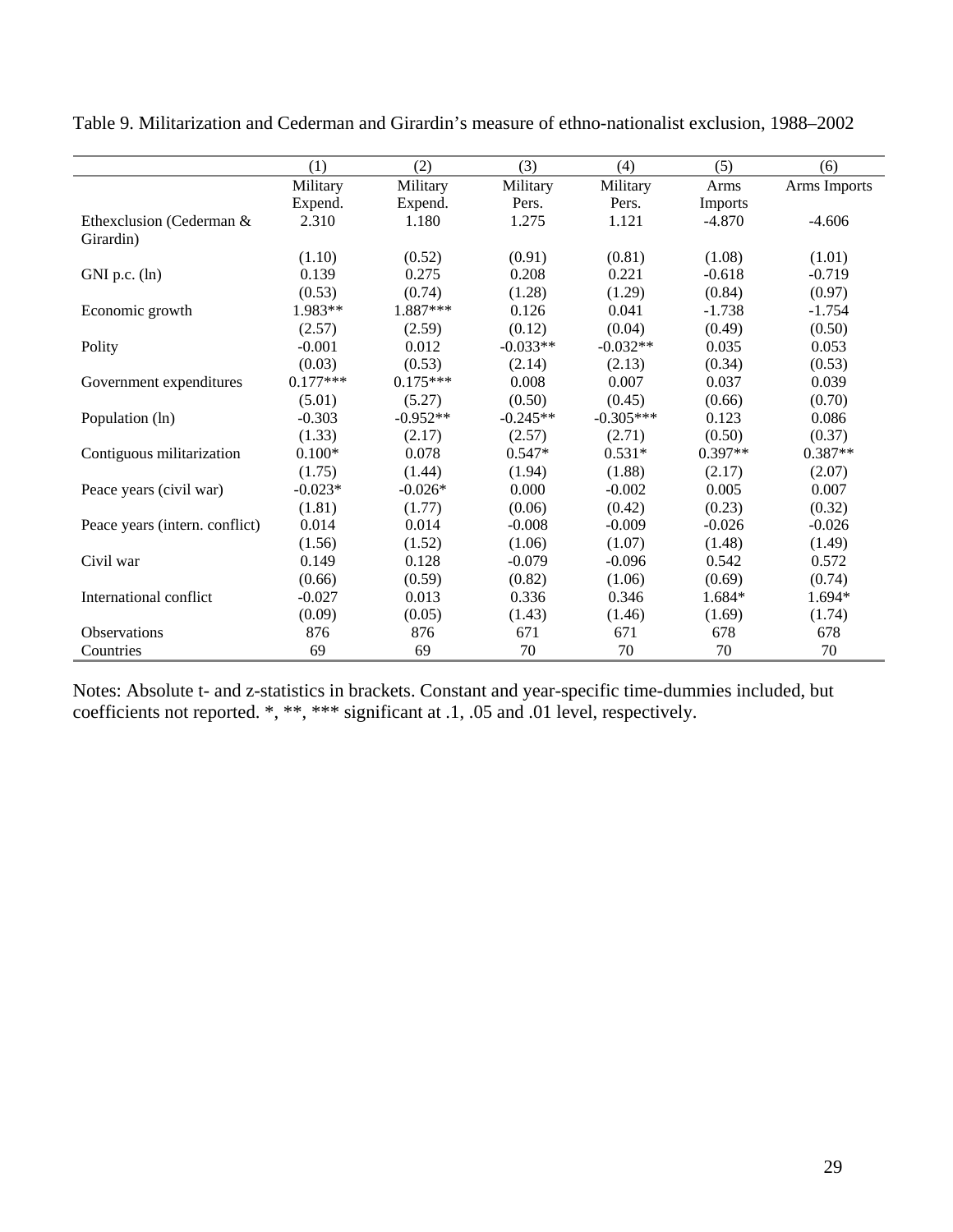### **References**

- Achen, Christopher. 2000. Why Lagged Dependent Variables Can Suppress the Explanatory Power of Other Independent Variables. Paper read at Annual Meeting of the Political Methodology Section of the American Political Science Association, UCLA, July 20-22, 2000.
- Alesina, Alberto. 1994. Political Models of Macroeconomic Policy and Fiscal Reforms. In *Voting for Reform: Democracy, Political Liberalization, and Economic Reform*, edited by S. Haggard and S. Webb. Oxford: Oxford University Press.
- Alesina, Alberto, Reza Baqir, and William Easterly. 1999. Public Goods and Ethnic Divisions. *Quarterly Journal of Economics* 114 (4):1243–1284.
- Alesina, Alberto, Arnaud Devleeschauwer, William Easterly, Sergio Kurlat, and Romain Wacziarg. 2003. Fractionalization. *Journal of Economic Growth* 8:155–194.
- Alesina, Alberto, and Allan Drazen. 1991. Why Are Stabilizations Delayed? *American Economic Review* 81 (5):1170–1188.
- Alesina, Alberto, and Dani Rodrik. 1994. Distributive Politics and Economic Growth. *Quarterly Journal of Economics* 109 (2):465-490.
- Baum, Matthew A., and David A. Lake. 2003. The Political Economy of Growth: Democracy and Human Capital. *American Journal of Political Science* 47 (2):333–347.
- Beck, Nathaniel, and Jonathan N. Katz. 1995a. Nuisance vs. Substance: Specifying and Estimating Time-Series–Cross-Section Models. *Political Analysis* 6.
- Beck, Nathaniel, and Jonathan N. Katz. 1995b. What To Do (and Not To Do) with Time-Series Cross-Section Data. *American Political Science Review* 89 (3):634-647.
- Bennet, D. Scott, and Allen C.. Stam. *EUGene v3.0.* 2003 [cited. Available from http://www.eugenesoftware.org.
- Boix, Carles. 2001. Democracy, Development, and the Public Sector. *American Journal of Political Science* 45 (1):1–17.
- Brzoska, Michael. 1995. World Military Expenditures. In *Handbook of Defense Economics*, edited by K. Hartley and T. Sandler. Oxford: Elsevier.
- Cederman, Lars-Erik, and Luc Girardin. 2005. Measuring Grievance: Ethno-Political Exclusion and Civil War Onset. Zurich: Center for Comparative International Studies,
- Swiss Federal Institute for Technology (ETH).
- Collier, Paul. 2001a. Ethnic Diversity: An Economic Analysis of its implications. *Economic Policy* 32:129-166.
- Collier, Paul. 2001b. Implications of Ethnic Diversity. Washington, DC: World Bank.
- Collier, Paul , and Anke Hoeffler. 2004a. Greed and Grievance in Civil War. *Oxford Economic Papers* 56 (4):563–595.
- Collier, Paul, and Anke Hoeffler. 2002. Military Expenditure: Threats, Aid and Arms Races. Washington, DC: World Bank.
- Collier, Paul, and Anke Hoeffler. 2004b. Military Expenditure in Post-conflict Societies. Oxford: Center for the Study of African Economies.
- Collier, Paul, and Anke Hoeffler. 2004c. Military Expenditure: Threats, Aid and Arms Races. Oxford: Center for the Study of African Economies.
- Davoodi, Hamid, Benedict Clements, Jerald Schiff, and Peter Debaere. 2001. Military Spending, the Peace Dividend, and Fiscal Adjustment. *IMF Staff Papers* 48 (2):290–316.
- de Soysa, Indra. 2002. Paradise is a Bazaar? Greed, Creed, and Governance in Civil War, 1989– 1999. *Journal of Peace Research* 39 (4):395–416.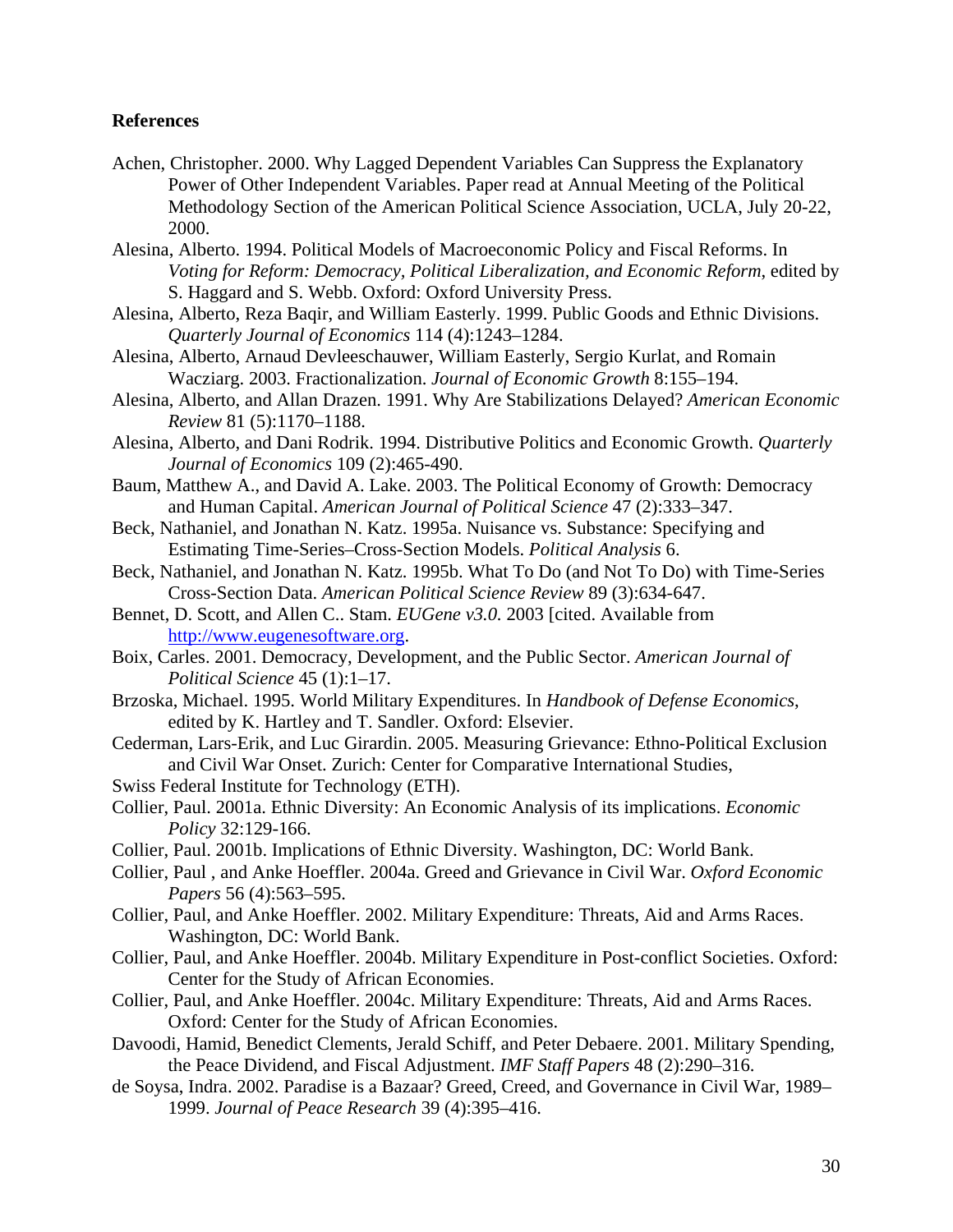- Drake, St. Claire. 1957. Some Observations on Interethnic Conflicts as One Type of Intergroup Conflict. *Journal of Conflict Resolution* 1 (2):155–178.
- Easterly, William. 2001. Can Institutions Resolve Ethnic Conflict? *Economic Development and Cultural Change* 49 (4):687–706.
- Easterly, William, and Ross Levine. 1997. Africa' Growth Tragedy: Policies and Ethnic Divisions. Washington D.C.: World Bank.
- Ellingsen, Tanja. 2000. Colorful Community or Ethnic Witches' Brew?: Multiethnicity and Domestic Conflict During and After the Cold War. *Journal of Conflict Resolution* 44 (2):228–249.
- Fearon, James D. 2003. Ethnic and Cultural Diversity by Country. *Journal of Economic Growth* 8:195–222.
- Fearon, James D., and David D. Laitin. 1996. Explaining Interethnic Cooperation. *American Political Science Review* 90 (4):715–735.
- Fearon, James D., and David D. Laitin. 2003. Ethnicity, Insurgency, and Civil War. *American Political Science Review* 97 (1):1–16.
- Fordham, Benjamin O., and Thomas C. Walker. 2005. Kantian Liberalism, Regime Type, and Military Resource Allocation: Do Democracies Spend Less? *International Studies Quarterly* 49 (1):141–157.
- Fox, Jonathan. 2004. The Rise of Religious Nationalism and Conflict: Ethnic Conflict and Revolutionary Wars, 1945–2001. *Journal of Peace Research* 41 (6):715–731.
- Garcia-Montalvo, José, and Marta Reynal-Querol. 2002. Why Ethnic Fractionalization? Polarization, Ethnic Conflict, and Growth. Barcelona: Universitat Pompeu Fabra.
- Garcia-Montalvo, José, and Marta Reynal-Querol. 2005. Ethnic Diversity and Economic Development. *Journal of Development Economics* 76 (1):293–323.
- Gilley, Bruce. 2004. Against the Concept of Ethnic Conflict. *Third World Quarterly* 25  $(6):1155-1166.$
- Gleditsch, Kristian, and Michael Ward. 2004. Diffusion and the International Context of Democratization. La Jolla, CA: University of California, San Diego.
- Gleditsch, Nils Petter, Göran Lindgren, Naima Mouhleb, Sjoerd Smit, and Indra de Soysa. 2000. *Making Peace Pay: A Bibliography on Disarmament and Conversion*. Claremont, CA: Regina.
- Gleditsch, Nils Petter, Peter Wallensteen, Mikael Eriksson, Margareta Sollenberg, and Havard Strand. 2002. Armed Conflict 1946–2001: A New Dataset. *Journal of Peace Research* 39  $(5):615-637.$
- Goldsmith, Benjamin E. 2003. Bearing the Defence Burden, 1886–1989: Why Spend More? *Journal of Conflict Resolution* 47 (5):551–573.
- Gupta, Sanjeev, Luiz de Melo, and Raju Sharan. 2001. Corruption and Military Spending. *European Journal of Political Economy* 17:749–777.
- Gurr, Ted R. 1970. *Why Men Rebel*. Princeton, NJ: Princeton University Press.
- Gurr, Ted R. 1993. *Minorities at Risk: A Global View of Ethnopolitical Conflict*. Washington, DC: United States Institute of Peace Press.
- Harrison, Lawrence, and Samuel P. Huntington, eds. 2000. *Culture Matters How Values Shape Human Progress*. New York: Basic Books.
- Hartley, Keith, and Nicholas Hooper. 1990. *The Economics of Defense, Disarmament, and Peace: An Annotated Bibliography*. Aldershot: Elgar.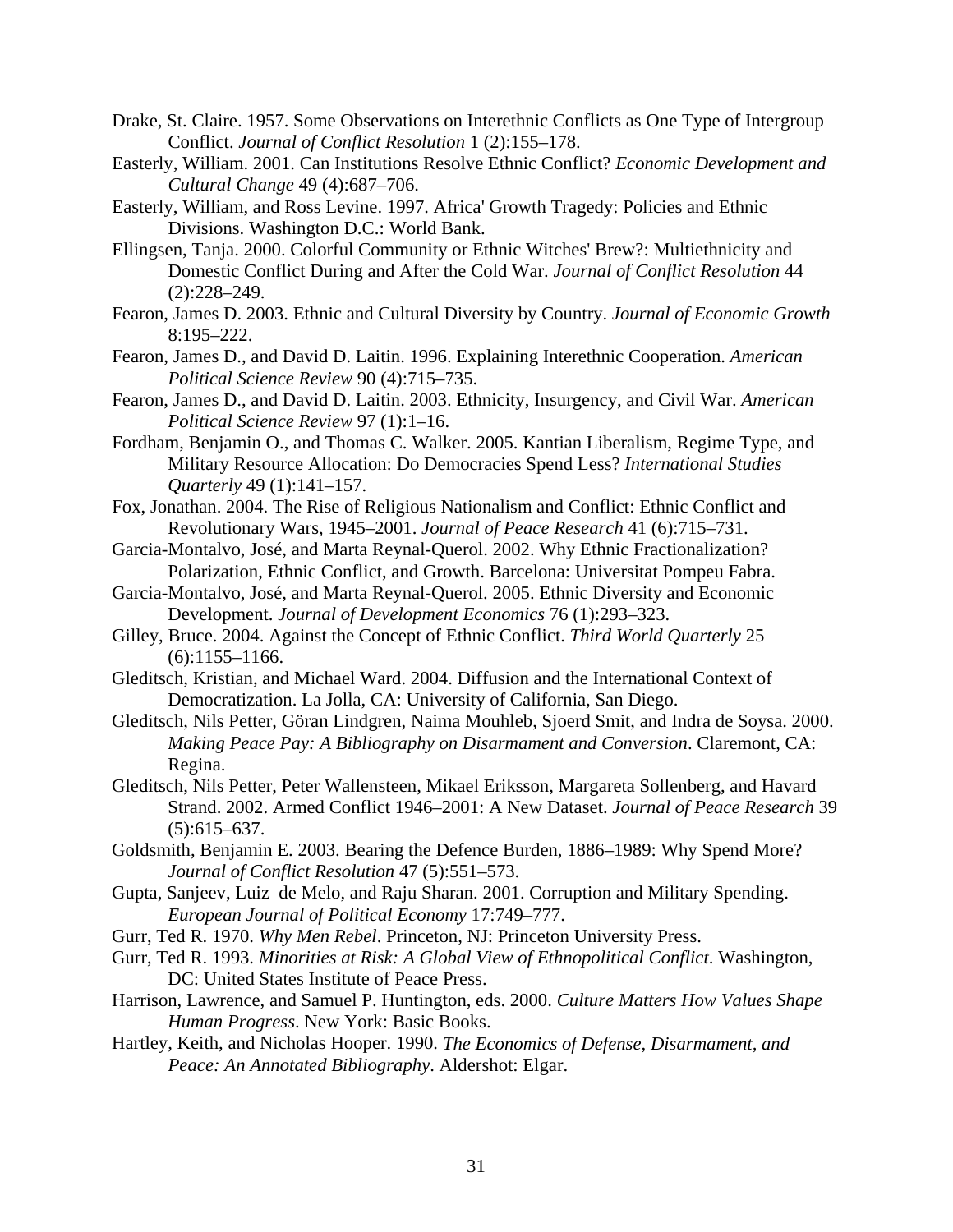- Horowitz, Donald L. 1998. Structure and Strategy in Ethnic Conflict: A Few Steps Towards Synthesis. Paper read at Annual Bank Conference on Development Economics, at Washington, DC.
- Huntington, Samuel P. 1968. *Political Order in Changing Societies*. New Haven, CT: Yale University Press.
- Huntington, Samuel P. 1993. The Clash of Civilizations. *Foreign Affairs 72*:22–49.
- Kant, Immanuel. 1795[1991]. Perpetual Peace. In *Kant's Political Writings, 2nd Edition*. Cambridge: Cambridge University Press.
- Kaufmann, Chaim. 1996. Possible and Impossible Solutions to Ethnic Civil Wars. *International Security* 20 (4):136–175.
- Keefer, Philip, and Stephen Knack. 2002. Polarization, Politics and Property Rights: Links between Inequality and Growth. *Public Choice* 111:127–154.
- Kimenyi, Mwangi S. , and Mukum John Mbaku. 1995. Rents, Military Elites, and Political Democracy. *European Journal of Political Economy* 11:699–708.
- La Porta, Rafael, Florencio Lopez-de-Silanes, Andrei Schleifer, and Robert Vishny. 1998. *The Quality of Government*. Vol. NBER Working paper # 6727. Cambridge, MA: NBER.
- Lake, David A., and Matthew A. Baum. 2001. The Invisible Hand of Democracy: Political Control and the Provision of Public Services. *Comparative Political Studies* 34 (6):587– 621.
- Maizels, Alfred, and Machiko K. Nissanke. 1986. The Determinants of Military Expenditures in Developing Countries. *World Development* 14 (9):1125–1140.
- Mearsheimer, John J. 1990. Back to the Future: Instability in Europe After the Cold War. *International Security* 15 (1):5–56.
- O'Loughlin, Michael Ward, and Corey L. Lofdahl. 1998. The Diffusion of Democracy, 1946– 1994. *Annals of the Association of American Geographers* 88 (4):545–574.
- Olson, Mancur. 1982. *The Rise and Decline of Nations: Economic Growth, Stagflation, and Social Rigidities*. New Haven: Yale University Press.
- Omitoogun, Wuyi. 2003. *Military Expenditure Data in Africa: A Survey of Cameroon, Ethiopia, Ghana, Kenya, Nigeria, and Uganda*, *SIPRI Research Report*. Oxford: Oxford University Press, for SIPRI.
- Petersen, Roger. 2001. *Understanding Ethnic Violence: Fear, Hatred, Resentment in Twentieth Century Eastern Europe*. Cambridge: Cambridge University Press.
- Posen, Barry. 1993. The Security Dilemma and Ethnic Conflict. *Survival* 35:27–47.
- Ramet, Sabrina. 2004. 'For a Charm of Pow'rful Trouble, Like a Hell-broth Boil and Bubble': Theories About the Roots of the Yugoslav Troubles. *Nationalities Papers* 32 (4):731– 763.
- Reynal-Querol, Marta. 2002. Ethnicity, Political Systems, and Civil Wars. *Journal of Conflict Resolution* 46 (1):29–54.
- Roe, Paul. 2000. Former Yugoslavia: The Security Dilemma that Never Was? *European Journal of International Relations* 6 (3):373–393.
- Russett, Bruce. 1990. *Controlling the Sword: The Democratic Governance of National Security*. Cambridge, MA: Harvard University Press.
- Russett, Bruce, and John Oneal. 2000. *Triangulating Peace: Democracy, Interdependence, and International Organizations*, *The Norton Series in World Politics*. London: W. W. Norton and Company.